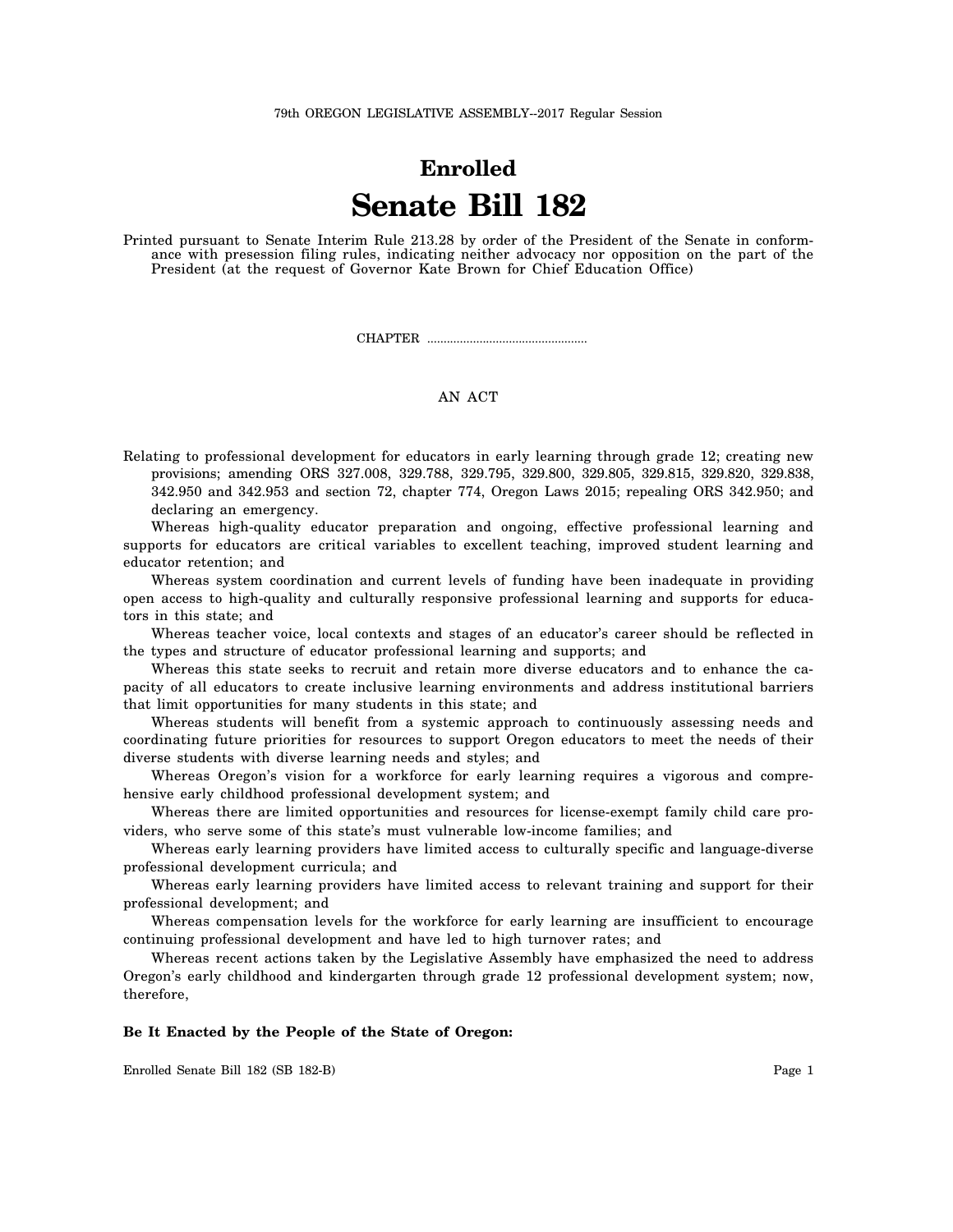## **ESTABLISHMENT OF EDUCATOR ADVANCEMENT COUNCIL AND LOCAL EDUCATOR NETWORKS, AND TECHNICAL CHANGES TO NETWORK OF QUALITY TEACHING AND LEARNING AND TO BEGINNING TEACHER AND ADMINISTRATOR PROGRAM**

**SECTION 1. (1) As used in this section and section 2 of this 2017 Act, "educator" means a teacher, administrator or other school professional who is licensed, registered or certified by the Teacher Standards and Practices Commission.**

**(2)(a) The Educator Advancement Council is created, as provided by ORS 190.010 (5) and with the authority described in ORS 190.110, for the purposes of providing resources related to educator professional learning and other educator supports.**

**(b) The council shall function through an intergovernmental agreement, as provided by ORS 190.003 to 190.130. The intergovernmental agreement shall outline the governance framework and the administrative details necessary for the efficient and effective implementation of the duties of the council.**

**(3)(a) The council shall consist of members who are representatives of the members of the intergovernmental agreement creating the council, including representatives of state agencies, school districts and education service districts.**

**(b) In addition to the members of the council specified in paragraph (a) of this subsection, the council shall consist of members who are:**

**(A) Practicing educators, early learning providers and professionals and school district board members; and**

**(B) Representatives of educator preparation providers, education-focused nonprofit organizations, education-focused philanthropic organizations, professional education associations, community-based education organizations that represent families and students, post-secondary institutions of education and federally recognized tribes of this state.**

**(c) The majority of the members of the council identified under paragraphs (a) and (b) of this subsection may identify additional members of the council.**

**(4) The council shall:**

**(a) Establish a system of educator networks, as described in section 2 of this 2017 Act, by which every educator in this state has access to professional learning opportunities; and**

**(b) Connect educator networks and facilitate communications within and among the networks to improve teaching and learning.**

**(5) The Chief Education Office shall provide support to the strategic direction of the council by:**

**(a) Conducting and coordinating research to monitor:**

**(A) Teaching and learning conditions;**

**(B) Educator workforce supply and demand; and**

**(C) Common outcomes and measures anticipated to promote improvement in teaching and learning.**

**(b) Assisting the council in coordinating and connecting educator networks, supporting professional learning priorities, enabling access to professional learning and supports, leveraging funding sources and managing innovation funds.**

**(c) Recommending statutory and agency rule changes needed to support the purposes of the council.**

**(d) Supporting programs that help to achieve the purposes of the Educators Equity Act.**

**(e) Supporting a statewide plan for increasing:**

**(A) The supply of culturally diverse teacher candidates; and**

**(B) The successful recruitment of effective educators to work in high-need schools and in practice areas with a shortage of educators.**

**(f) Identifying high-leverage educator practices to be developed by educators throughout their careers.**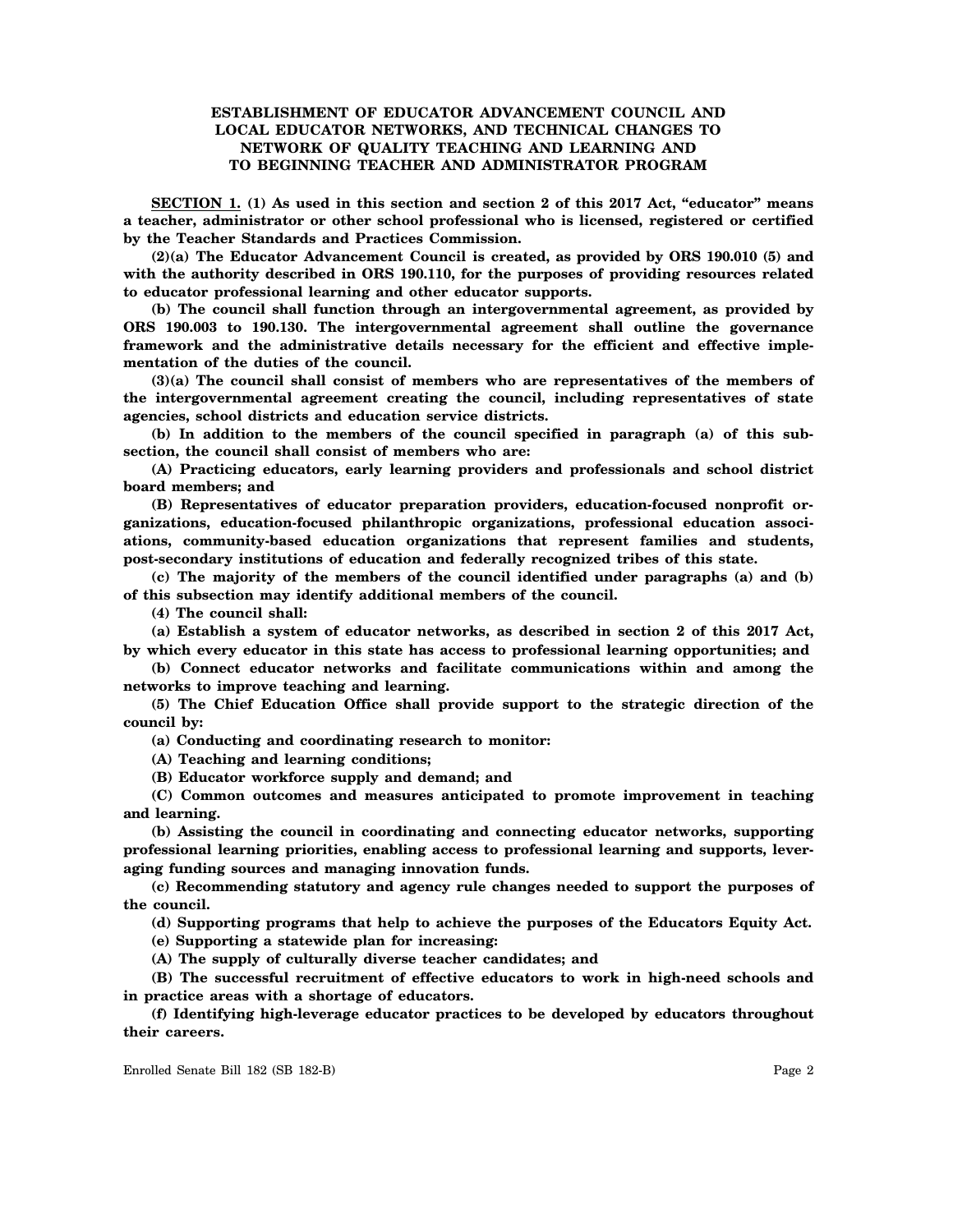**(g) Providing accountability of the council by ensuring that the council:**

**(A) Gives preference, when making recommendations about funding distributions, to entities that have demonstrated success in improving student indicators.**

**(B) Considers the delivery of services for the benefit of all regions of this state when establishing the system of educator networks.**

**(C) Works toward improving student progress indicators identified by the Chief Education Office or set forth in ORS 350.014.**

**(D) Includes and connects education providers and leaders from prekindergarten through post-secondary education.**

**(h) Providing staff support for the administrative functions of the council.**

**(6) The Department of Education shall provide support to the council by:**

**(a) Developing a system that allows for the statewide dissemination of emerging practices and evidence-based models.**

**(b) Providing technical assistance to the council, including online systems for sharing professional learning resources and supporting educator networks.**

**(c) Administering the distribution of grant and contract funds for programs described in this section.**

**(d) Providing administrative support to the educator networks, including:**

**(A) Making recommendations to the Chief Education Office and the council about the selection of the sponsors of educator networks;**

**(B) Providing technical assistance to educator networks; and**

**(C) Entering into grant agreements or contracts for the distribution of funds to educator networks.**

**(7)(a) The Chief Education Office, the State Board of Education and the Teacher Standards and Practices Commission may adopt any rules necessary at the request of the council to support the council or to perform any duties assigned to the office, board or commission under this section.**

**(b) The council may adopt rules pursuant to ORS chapter 183 for the purpose of section 2 of this 2017 Act.**

**SECTION 2. (1) The Educator Advancement Council shall establish a system of educator networks, including prescribing characteristics of educator networks and selecting the entities to serve as educator networks.**

**(2) An entity is eligible to sponsor an educator network if the entity:**

**(a) Is a school district, an education service district, a nonprofit organization, a postsecondary institution of education, a federally recognized tribe of this state or a consortium that is any combination of the entities described in this paragraph;**

**(b) Has demonstrated the ability to oversee the use of funds in support of professional development, mentoring or other direct supports to educators;**

**(c) Has demonstrated a commitment to equity-driven policies and practices;**

**(d) Has the capacity to coordinate services across the region served by the educator network;**

**(e) Has demonstrated experience in developing and managing partnerships; and**

**(f) Has, or agrees to establish, a coordinating body for the educator network that includes:**

**(A) A majority of educators who are based in schools from different grades and content areas and who are reflective of the student demographics of the region served by the educator network; and**

**(B) Members representing state agencies, school districts, education service districts, early learning providers and professionals, school board members, educator preparation providers, education-focused nonprofit organizations, education-focused philanthropic organizations, professional education associations, community-based education organizations that**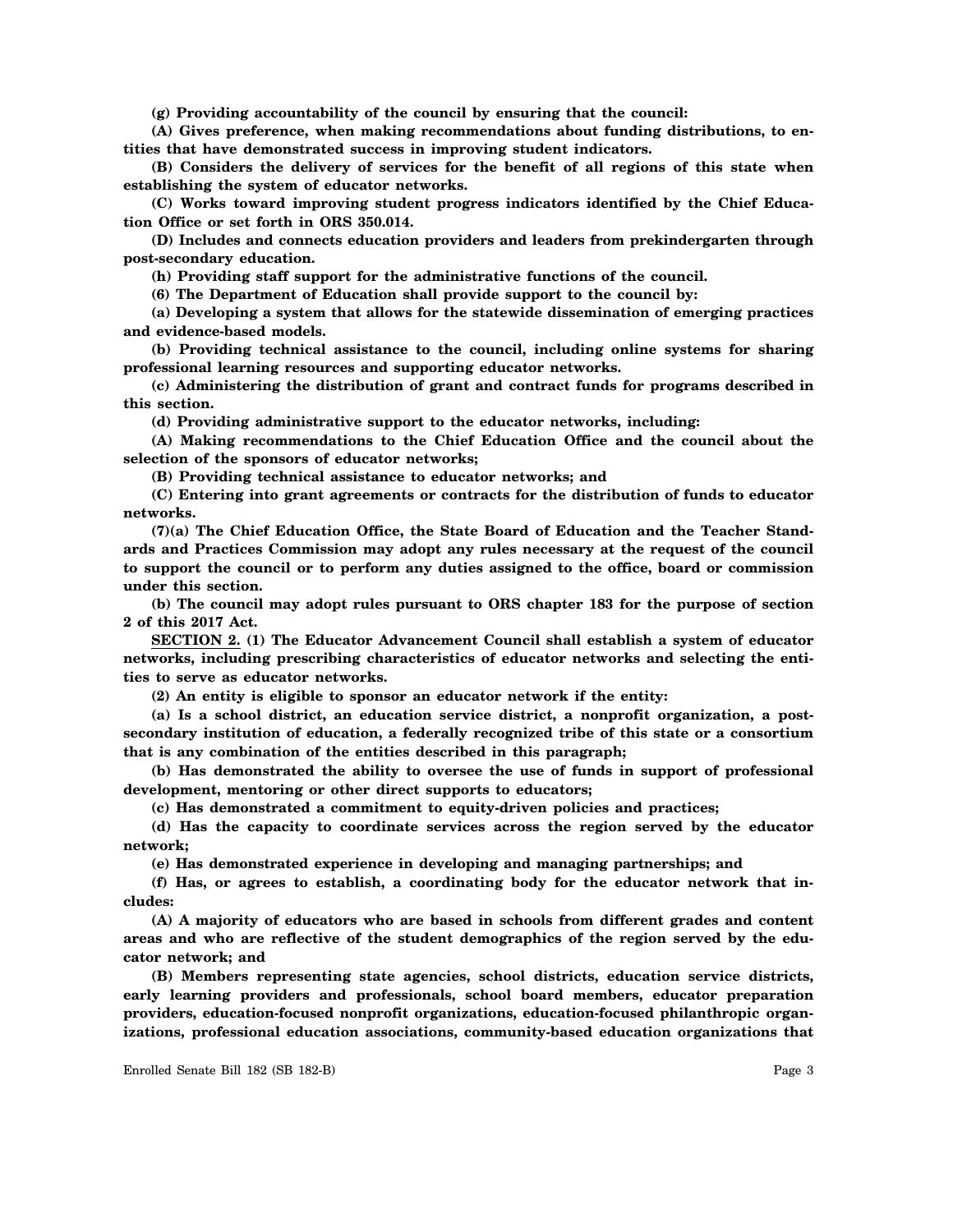**represent families and students, post-secondary institutions of education and federally recognized tribes of this state.**

**(3) Each educator network shall:**

**(a) Establish professional educator priorities that reflect local needs for each school and school district served by the educator network based on professional learning plans submitted by educators;**

**(b) Ensure equitable access by educators to resources that are distributed through the council;**

**(c) Pursue state and other funds and resources on behalf of the members of the educator network and the educators served by the educator network; and**

**(d) Coordinate communications and accountability for resources distributed through the council to educators served by the educator network.**

**(4) When establishing professional educator priorities that reflect local needs, each educator network shall strive to:**

**(a) Enhance a culture of leadership and collaborative responsibility that elevates and advances the teaching profession among professionals employed by early learning services, schools serving students in kindergarten through grade 12, education service districts, educator preparation providers, nonprofit organizations, professional associations and community-based organizations.**

**(b) Enhance access for educators to high-quality professional learning that:**

**(A) Supports culturally responsive practices;**

**(B) Is guided by the needs of educators served by the educator network;**

**(C) Maximizes collaborative leadership among teachers and administrators; and**

**(D) Reflects professional learning standards.**

**(c) Strengthen and enhance existing evidence-based practices that improve student achievement and that reflect changing students needs and demographics.**

**(d) Improve the recruitment, preparation, induction and support of educators at each stage of the educators' careers.**

**(e) Enhance leadership and career advancement opportunities for teachers and increase the perspectives of teachers in identifying priorities for funding educator professional learning and educator supports.**

**(5) Any school district, education service district or post-secondary institution of education that is a member of an educator network may serve as the fiscal agent for the educator network.**

**SECTION 3. The Educator Advancement Council shall submit a report on the progress of the council toward implementing the duties prescribed to the council by sections 1 and 2 of this 2017 Act to the interim committees of the Legislative Assembly related to education no later than January 15, 2018.**

**SECTION 4.** ORS 342.950, as amended by section 1, chapter 8, Oregon Laws 2016, is amended to read:

342.950. (1) The Network of Quality Teaching and Learning is established. The network consists of the Chief Education Office and public and private entities that receive funding as provided by this section to accomplish the purposes of the network described in subsection (2) of this section.

(2) The purposes of the network are the following:

(a) To enhance a culture of leadership and collaborative responsibility for advancing the profession of teaching among providers of early learning services, teachers and administrators in kindergarten through grade 12, education service districts and educator preparation providers.

(b) To strengthen and enhance existing evidence-based practices that improve student achievement, including practices advanced by or described in ORS 329.788 to 329.820, 329.824, 329.838, 342.433 to 342.449 and 342.805 to 342.937.

(c) To improve recruitment, preparation, induction, career advancement opportunities and support of educators.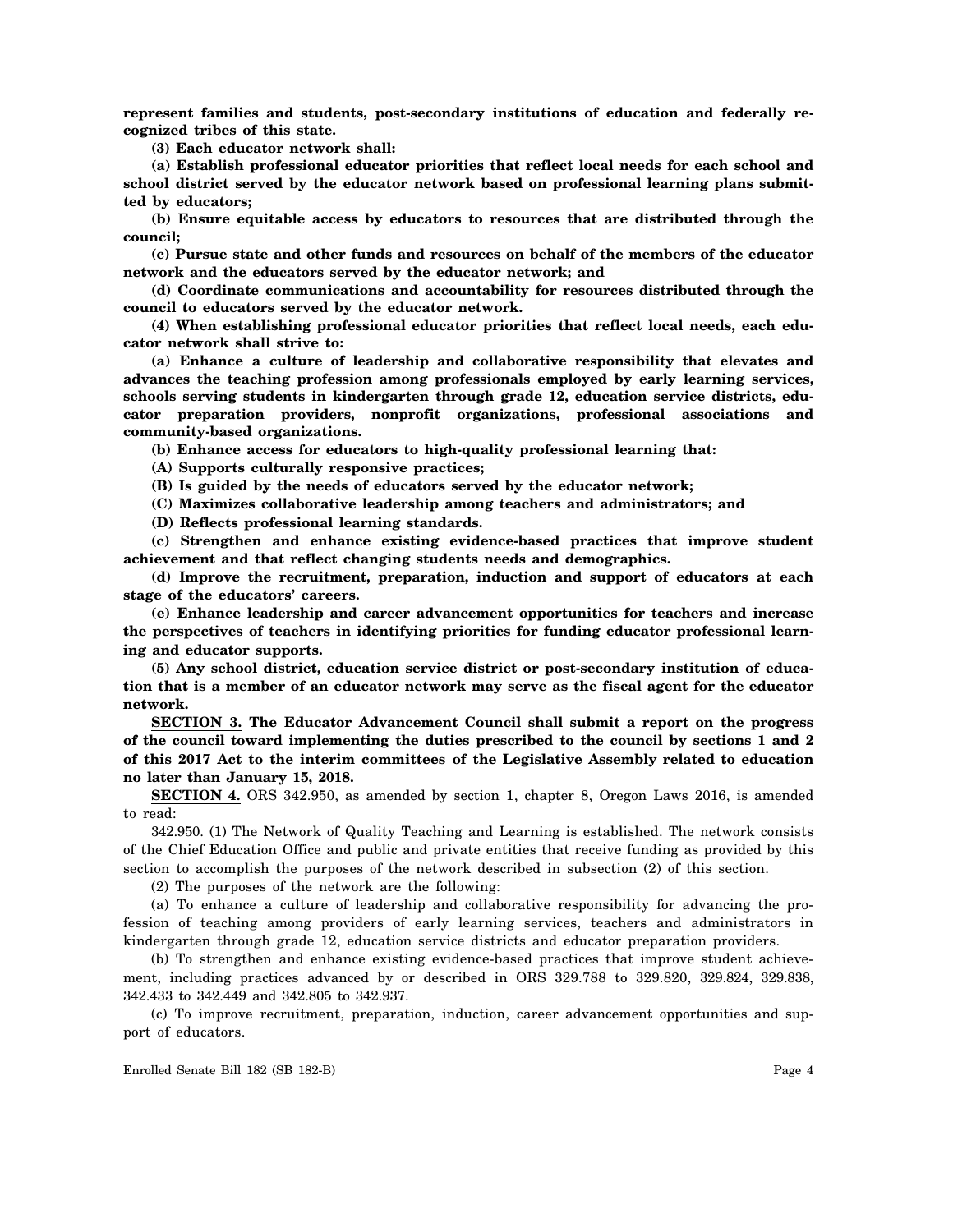(3) To accomplish the purposes of the network described in subsection (2) of this section, the Department of Education, subject to the direction and control of the Chief Education Officer, shall distribute funding as follows:

(a) To schools, school districts, education service districts, nonprofit organizations, postsecondary institutions and consortiums that are any combination of those entities for the purpose of supporting the implementation and delivery of common core state standards and other state standards that indicate whether a student is prepared for college.

(b) To school districts, education service districts and nonprofit organizations for the purpose of providing teacher and administrator evaluations and aligned professional development in a manner that complies with the core teaching standards adopted as provided by ORS 342.856 and with related standards prescribed by federal law.

(c) To school districts and nonprofit organizations for the purpose of providing teachers with opportunities for professional collaboration and professional development and for the pursuit of career pathways in a manner that is consistent with the School District Collaboration Grant Program described in ORS 329.838.

(d) To school districts, education service districts and nonprofit organizations for the purpose of providing beginning teachers and administrators with mentors in a manner that is consistent with the beginning teacher and administrator mentorship program described in ORS 329.788 to 329.820.

(e) To school districts, education service districts, nonprofit organizations, post-secondary institutions and the tribes of this state for the purpose of closing achievement gaps by providing and improving the effectiveness of instruction and professional development, implementing data-driven decision making, supporting practice communities and implementing culturally [*competent*] **responsive** practices.

(f) To school districts, nonprofit organizations and post-secondary institutions for the purposes of:

(A) Strengthening educator programs for educators at all levels to:

(i) Improve educator preparation, recruitment and leadership.

(ii) Advance the purposes of the Educators Equity Act, to improve the cultural competence of educators and to ensure educators are trained in culturally relevant educational practices.

(B) Supporting the development and sustainability of partnerships between providers of early learning services, public schools with any grades from kindergarten through grade 12 and postsecondary institutions.

(g) To school districts to ensure that a sufficient number of kindergarten through grade five teachers have received training to understand and recognize dyslexia and to implement appropriate instruction.

**(h) To school districts for the design and implementation of programs to provide professional development to educators on strategies that decrease rates of school absenteeism among students by using trauma-informed approaches in schools.**

(4) The Chief Education Office shall provide strategic direction to the network by:

(a) Conducting and coordinating research to determine best practices and evidence-based models.

(b) Convening [*an advisory group*] **the Educator Advancement Council created by section 1 of this 2017 Act** to guide network activities and expand the implementation of effective practices.

(c) Working with educator programs to ensure ongoing collaboration with education providers.

(d) Supporting programs that help to achieve the purposes of the Educators Equity Act.

(e) Creating and supporting a statewide plan for increasing the successful recruitment of highability and culturally diverse candidates to work in high-need communities and fields.

(5) The Department of Education shall support the network by:

(a) Developing a system that ensures statewide dissemination of best practices and evidencebased models.

(b) Supporting the development and implementation of standards-based curriculum, high-leverage practices and assessments that promote student learning and improve student progress indicators for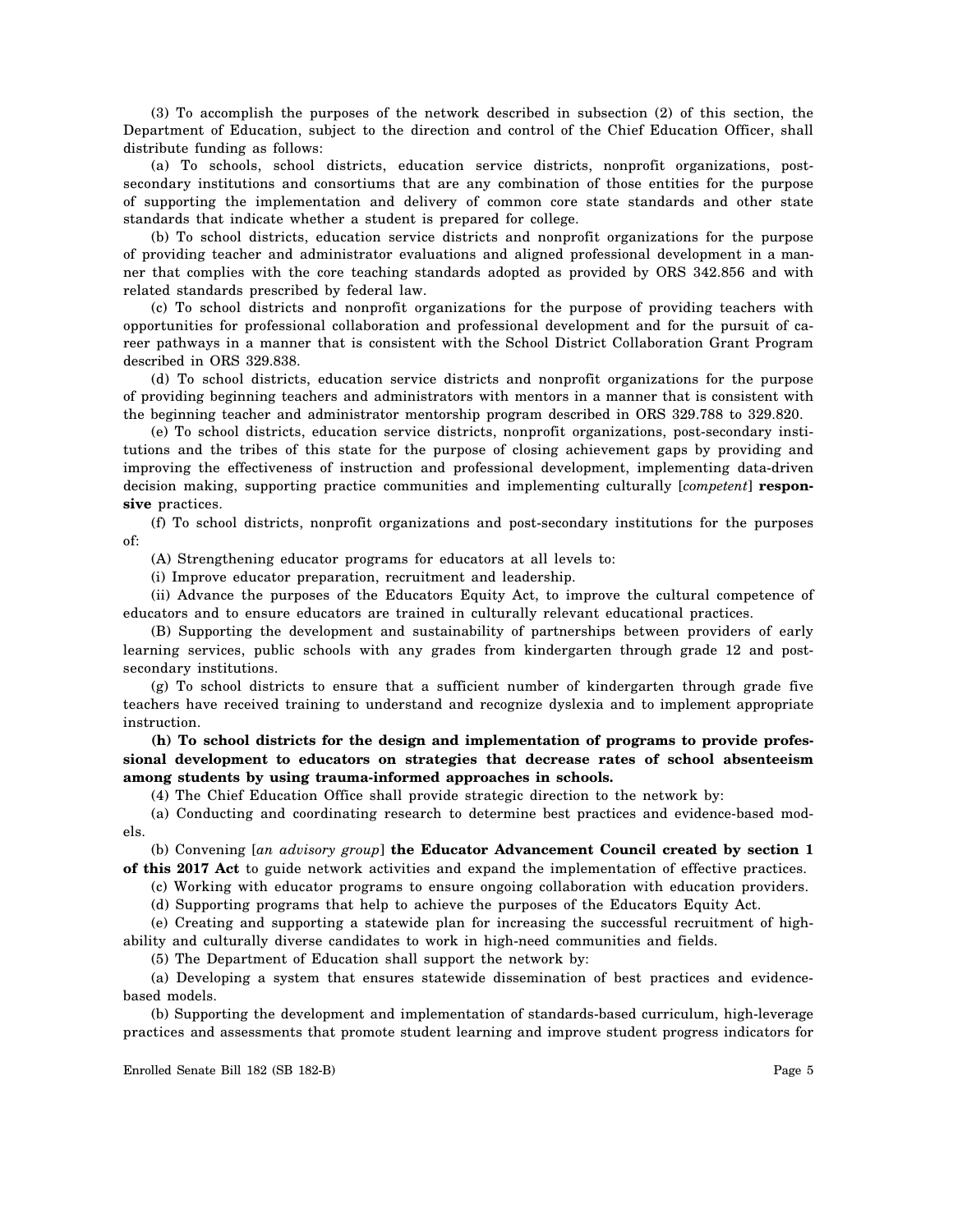students who are enrolled in an English language learner program under ORS 336.079 and for students with disabilities.

(c) Administering the distribution of funding as described in subsection (3) of this section.

(6) The Chief Education Office shall develop processes to establish the network and ensure the accountability of the network. The processes must ensure that the network:

(a) Gives preference to entities that have demonstrated success in improving student progress indicators.

(b) Delivers services for the benefit of all regions of this state.

(c) Is accountable for improving student progress indicators identified by the Chief Education Office or set forth in ORS 350.014.

(d) Includes and connects education providers and leaders from prekindergarten through postsecondary education.

(7) No more than two percent of all moneys received for the purposes of this section may be expended by the Chief Education Office or the Department of Education for administrative costs incurred under this section. For the purpose of this subsection, the following are not considered administrative costs:

(a) Technical assistance and direct program services provided to school districts and nonprofit organizations; and

(b) Any administrative costs incurred under ORS 329.838 related to the administration of the School District Collaboration Grant Program.

(8) The State Board of Education may adopt any rules necessary for the Department of Education to support the network and perform any duties assigned to the department under this section or assigned to the department by the Chief Education Office. Any rules adopted by the State Board of Education must be consistent with this section and with actions taken by the Chief Education Office to implement this section.

**SECTION 5.** ORS 342.953 is amended to read:

342.953. (1) The Network of Quality Teaching and Learning Fund is established in the State Treasury, separate and distinct from the General Fund. Interest earned by the Network of Quality Teaching and Learning Fund shall be credited to the [*General*] **Network of Quality Teaching and Learning** Fund.

(2) Moneys in the Network of Quality Teaching and Learning Fund are continuously appropriated to the Department of Education for the Network of Quality Teaching and Learning established by ORS 342.950 **and for the Educator Advancement Council created by section 1 of this 2017 Act**.

(3) The Department of Education, on behalf of the State of Oregon, may solicit and accept gifts, grants or donations from public and private sources for the Network of Quality Teaching and Learning **or for the Educator Advancement Council**. Moneys received under this subsection shall be deposited into the Network of Quality Teaching and Learning Fund.

**SECTION 6.** ORS 329.788 is amended to read:

329.788. As used in ORS 329.788 to 329.820:

(1) "Beginning administrator" means a principal or superintendent who:

(a) Possesses a preliminary administrative license issued by the Teacher Standards and Practices Commission;

(b) Is employed as a principal or superintendent by a school district; and

(c) Has been assigned for fewer than two school years in the administrator's present position.

(2) "Beginning teacher" means a teacher who:

(a) Possesses a preliminary teaching license or reciprocal license issued by the Teacher Standards and Practices Commission;

(b) Is employed at least half-time, primarily as a classroom teacher, by a school district; and

(c) Has taught fewer than two school years as a licensed probationary teacher in any public, private or state-operated school **in any state**.

(3) "Mentor" means an individual who: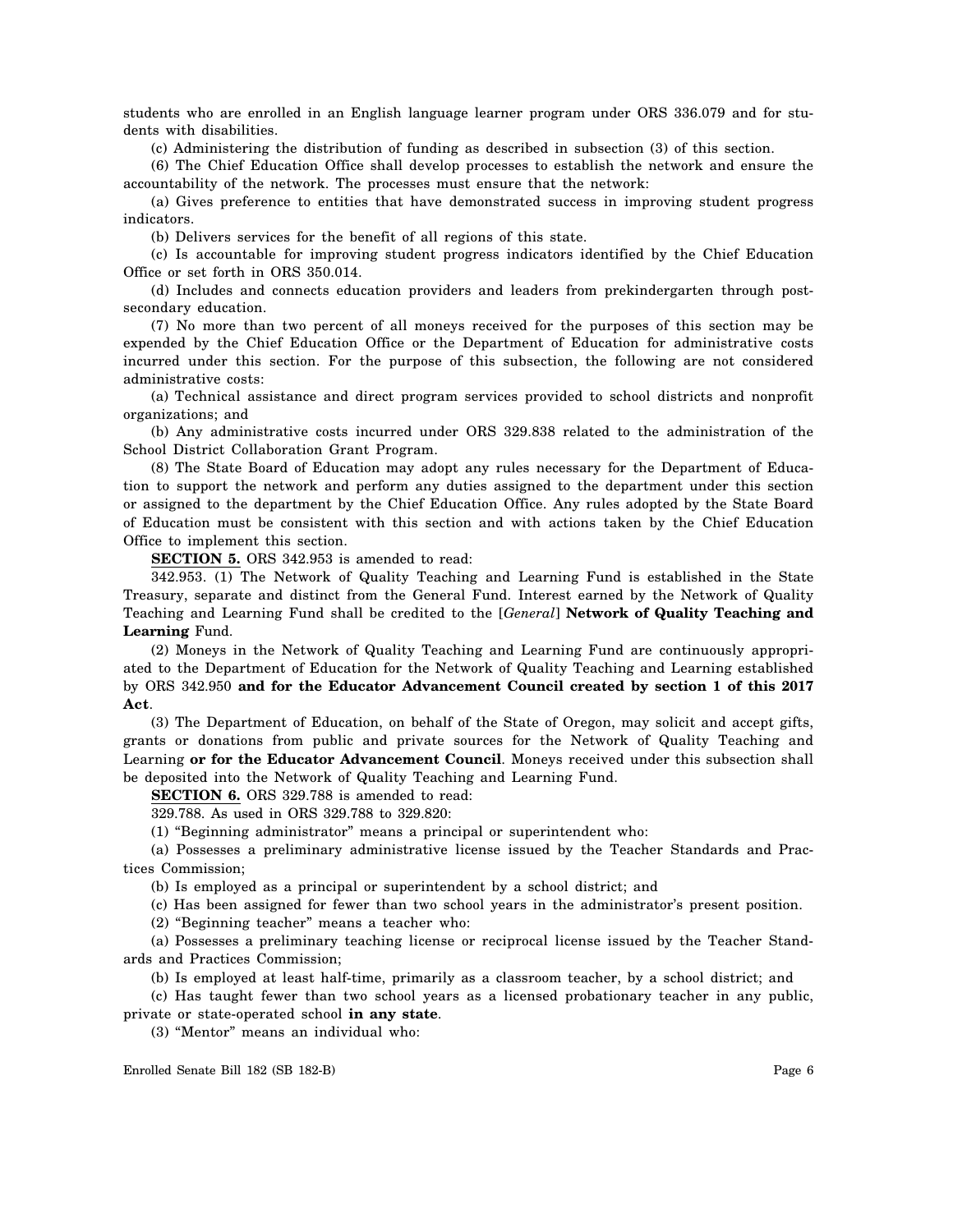(a) Is an acting or retired teacher, principal or superintendent;

(b) Has met established best practice and research-based criteria as defined by the State Board of Education by rule;

(c) Possesses a teaching or administrative license issued by the Teacher Standards and Practices Commission;

(d) Has successfully served for five or more years as a licensed teacher, principal or superintendent in any public school; and

(e) Has been selected and trained as described in ORS 329.815.

(4) "Mentorship program" means a program provided by a mentor to a beginning teacher or administrator that includes, but is not limited to, direct classroom observation and consultation, assistance in instructional planning and preparation, support in implementation and delivery of classroom instruction, development of school leadership skills and other assistance intended to assist the beginning teacher or administrator to become a confident and competent professional educator who makes a positive impact on student learning.

## **PROFESSIONAL DEVELOPMENT FOR EARLY LEARNING PROVIDERS AND FINANCIAL AID FOR CERTAIN TEACHER CANDIDATES TO USE AT EDUCATOR PREPARATION PROVIDERS**

**SECTION 7. (1) The Early Learning Division, under the direction of the Early Learning Council and in collaboration with the Educator Advancement Council created by section 1 of this 2017 Act, shall establish and implement policies and practices to achieve vigorous and comprehensive early childhood professional development systems in this state that incorporate improved recruitment, preparation, induction, career advancement opportunities and support for early learning providers and professionals, including professionals who provide home visiting services.**

**(2) To achieve the objectives described in subsection (1) of this section, the division shall develop or expand:**

**(a) Strategies and partnerships that connect early learning providers and professionals with access to education pathways, including college credentials, degrees and certificates;**

**(b) Coaching and mentorship programs that make available cohorts, mentors and quality improvement specialists to advise, assist, educate and provide information to early learning providers and professionals;**

**(c) Professional development tracking systems for the workforce for early learning to ensure coverage of the necessary skills and knowledge required of early learning providers and professionals, including professionals who provide home visiting services; and**

**(d) Collaborations that support exempt family child care providers, as defined in ORS 329A.430, through the advancement of research in child development, peer learning and mentoring.**

**(3) The division shall collaborate with any state agencies or other partners to achieve the objectives described in subsection (1) of this section and to carry out the provisions of subsection (2) of this section.**

**SECTION 8. Section 9 of this 2017 Act is added to and made a part of ORS chapter 348.**

**SECTION 9. (1) In addition to any other form of student financial aid authorized by law, the Higher Education Coordinating Commission may award scholarships to culturally and linguistically diverse teacher candidates to use at approved educator preparation providers, as defined in ORS 342.120, for the purpose of advancing the goal described in ORS 342.437.**

**(2) Scholarships awarded under this section shall be in amounts of \$5,000 each academic year, for a maximum of two academic years.**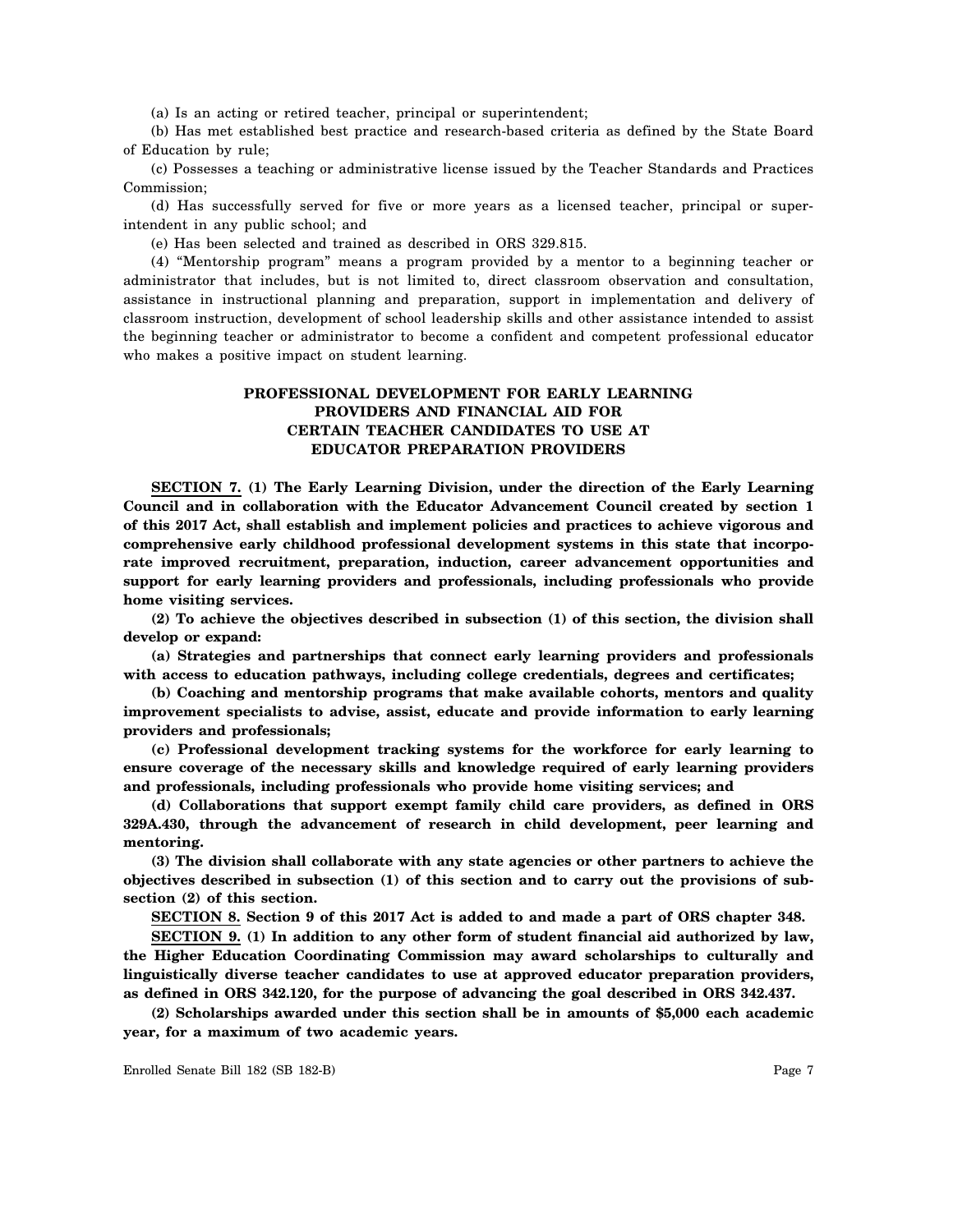**(3) The commission shall adopt rules necessary for the implementation and administration of this section in consultation with the Educator Advancement Council and the Chief Education Office.**

#### **USE OF MONEYS BY LOCAL EDUCATOR NETWORKS**

**SECTION 10.** ORS 342.950, as amended by section 1, chapter 8, Oregon Laws 2016, and section 4 of this 2017 Act, is amended to read:

342.950. (1) The Network of Quality Teaching and Learning is established. The network consists of the Chief Education Office and public and private entities that receive funding as provided by this section to accomplish the purposes of the network described in subsection (2) of this section.

(2) The purposes of the network are the following:

(a) To enhance a culture of leadership and collaborative responsibility for advancing the profession of teaching among providers of early learning services, teachers and administrators in kindergarten through grade 12, education service districts and educator preparation providers.

(b) To strengthen and enhance existing evidence-based practices that improve student achievement, including practices advanced by or described in ORS 329.788 to 329.820, 329.824, 329.838, 342.433 to 342.449 and 342.805 to 342.937.

(c) To improve recruitment, preparation, induction, career advancement opportunities and support of educators.

(3) To accomplish the purposes of the network described in subsection (2) of this section, the Department of Education, subject to the direction and control of the Chief Education Officer, shall distribute funding as follows:

(a) To schools, school districts, education service districts, nonprofit organizations, postsecondary institutions and consortiums that are any combination of those entities for the purpose of supporting the implementation and delivery of common core state standards and other state standards that indicate whether a student is prepared for college.

(b) To school districts, education service districts and nonprofit organizations for the purpose of providing teacher and administrator evaluations and aligned professional development in a manner that complies with the core teaching standards adopted as provided by ORS 342.856 and with related standards prescribed by federal law.

(c) To school districts and nonprofit organizations for the purpose of providing teachers with opportunities for professional collaboration and professional development and for the pursuit of career pathways in a manner that is consistent with the School District Collaboration Grant Program described in ORS 329.838.

(d) To school districts, education service districts and nonprofit organizations for the purpose of providing beginning teachers and administrators with mentors in a manner that is consistent with the beginning teacher and administrator mentorship program described in ORS 329.788 to 329.820.

(e) To school districts, education service districts, nonprofit organizations, post-secondary institutions and the tribes of this state for the purpose of closing achievement gaps by providing and improving the effectiveness of instruction and professional development, implementing data-driven decision making, supporting practice communities and implementing culturally responsive practices.

(f) To school districts, nonprofit organizations and post-secondary institutions for the purposes of:

(A) Strengthening educator programs for educators at all levels to:

(i) Improve educator preparation, recruitment and leadership.

(ii) Advance the purposes of the Educators Equity Act, to improve the cultural competence of educators and to ensure educators are trained in culturally relevant educational practices.

(B) Supporting the development and sustainability of partnerships between providers of early learning services, public schools with any grades from kindergarten through grade 12 and postsecondary institutions.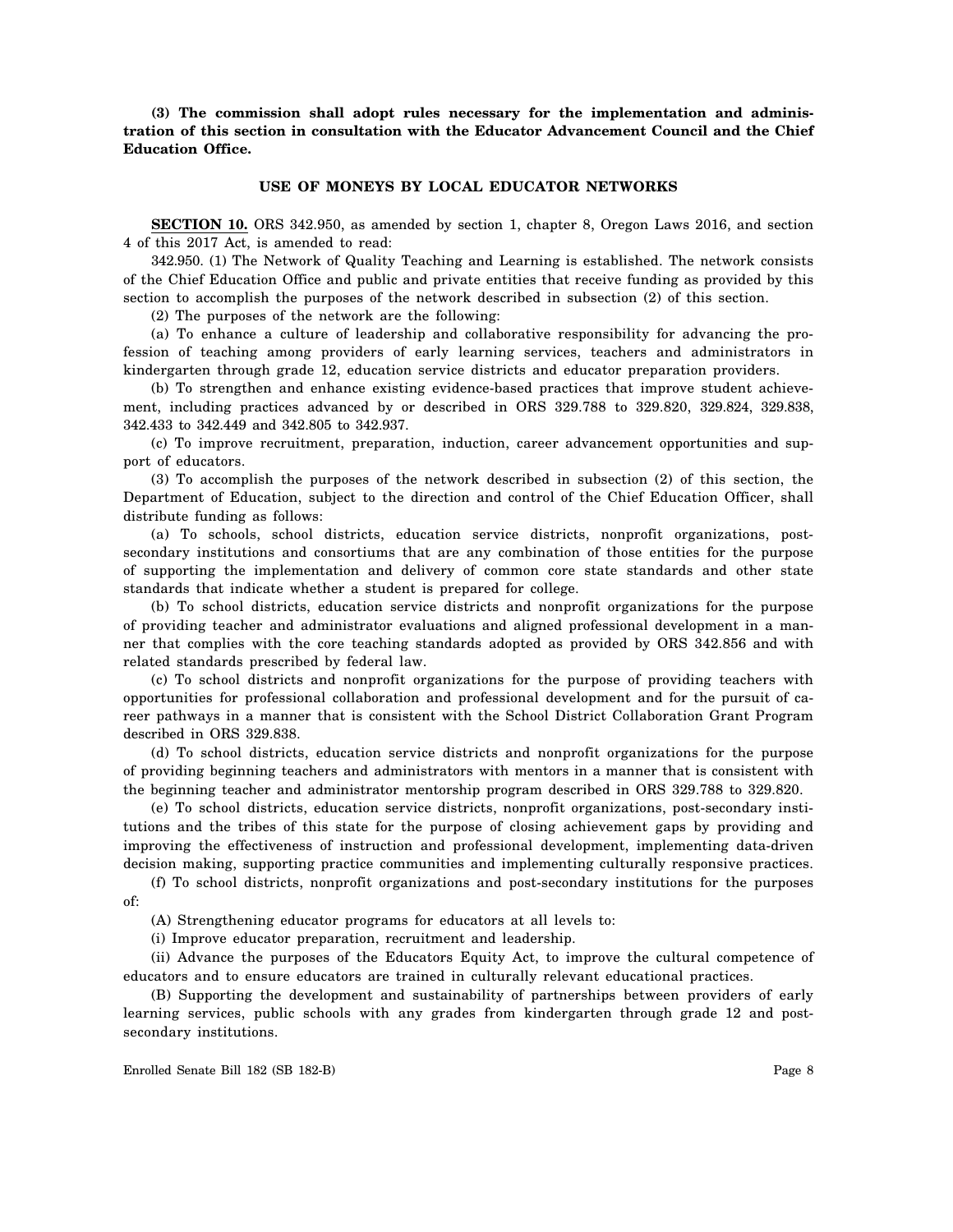(g) To school districts to ensure that a sufficient number of kindergarten through grade five teachers have received training to understand and recognize dyslexia and to implement appropriate instruction.

(h) To school districts for the design and implementation of programs to provide professional development to educators on strategies that decrease rates of school absenteeism among students by using trauma-informed approaches in schools.

**(i) To educator networks established under section 2 of this 2017 Act for the purpose of supporting educator networks.**

(4) The Chief Education Office shall provide strategic direction to the network by:

(a) Conducting and coordinating research to determine best practices and evidence-based models.

(b) Convening the Educator Advancement Council created by section 1 of this 2017 Act to guide network activities and expand the implementation of effective practices.

(c) Working with educator programs to ensure ongoing collaboration with education providers.

(d) Supporting programs that help to achieve the purposes of the Educators Equity Act.

(e) Creating and supporting a statewide plan for increasing the successful recruitment of highability and culturally diverse candidates to work in high-need communities and fields.

(5) The Department of Education shall support the network by:

(a) Developing a system that ensures statewide dissemination of best practices and evidencebased models.

(b) Supporting the development and implementation of standards-based curriculum, high-leverage practices and assessments that promote student learning and improve student progress indicators for students who are enrolled in an English language learner program under ORS 336.079 and for students with disabilities.

(c) Administering the distribution of funding as described in subsection (3) of this section.

(6) The Chief Education Office shall develop processes to establish the network and ensure the accountability of the network. The processes must ensure that the network:

(a) Gives preference to entities that have demonstrated success in improving student progress indicators.

(b) Delivers services for the benefit of all regions of this state.

(c) Is accountable for improving student progress indicators identified by the Chief Education Office or set forth in ORS 350.014.

(d) Includes and connects education providers and leaders from prekindergarten through postsecondary education.

(7) No more than two percent of all moneys received for the purposes of this section may be expended by the Chief Education Office or the Department of Education for administrative costs incurred under this section. For the purpose of this subsection, the following are not considered administrative costs:

(a) Technical assistance and direct program services provided to school districts and nonprofit organizations; and

(b) Any administrative costs incurred under ORS 329.838 related to the administration of the School District Collaboration Grant Program.

(8) The State Board of Education may adopt any rules necessary for the Department of Education to support the network and perform any duties assigned to the department under this section or assigned to the department by the Chief Education Office. Any rules adopted by the State Board of Education must be consistent with this section and with actions taken by the Chief Education Office to implement this section.

**SECTION 11.** ORS 329.788, as amended by section 6 of this 2017 Act, is amended to read:

329.788. As used in ORS 329.788 to 329.820:

(1) "Beginning administrator" means a principal or superintendent who:

(a) Possesses a preliminary administrative license issued by the Teacher Standards and Practices Commission;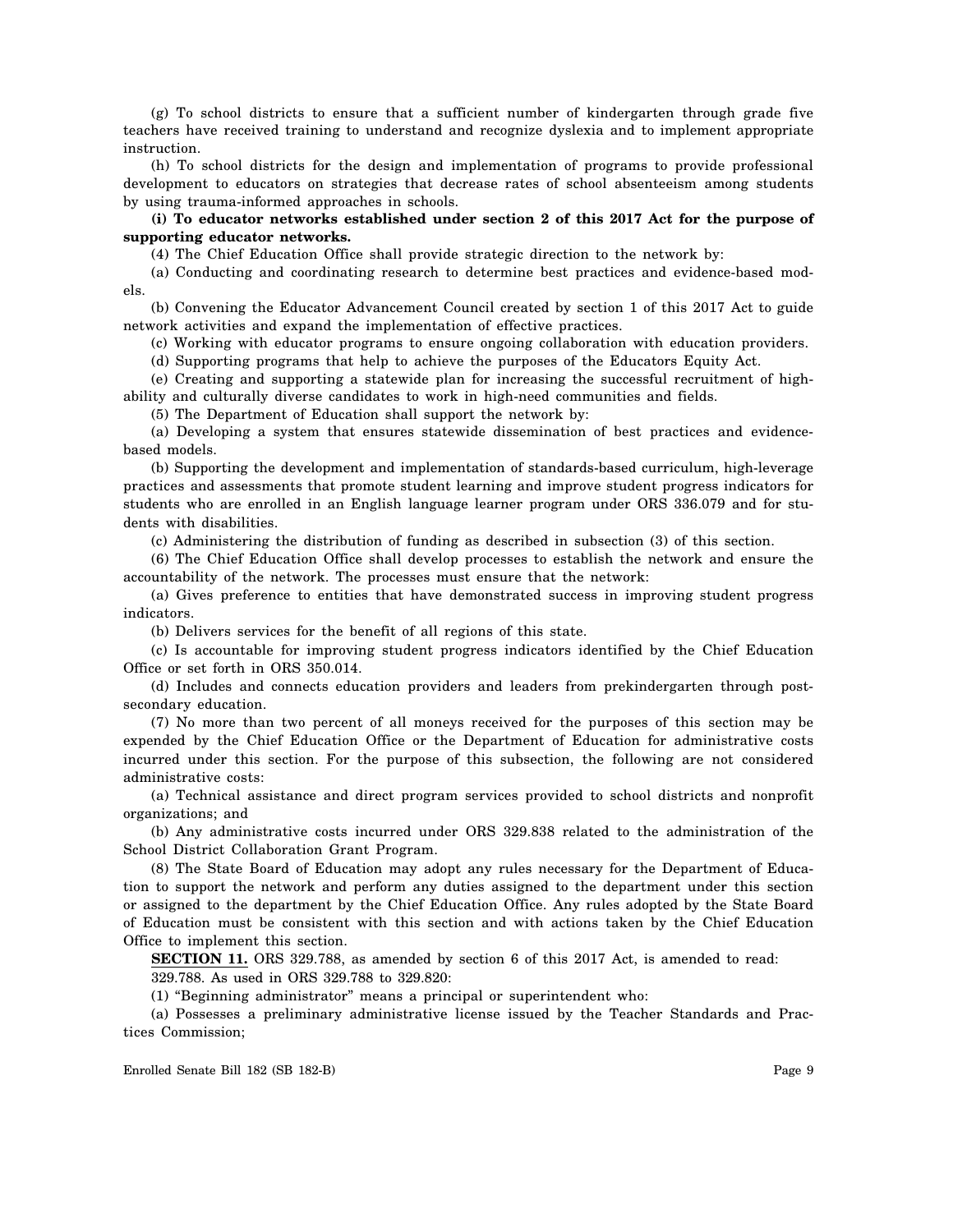(b) Is employed as a principal or superintendent by a school district; and

(c) Has been assigned for fewer than two school years in the administrator's present position.

(2) "Beginning teacher" means a teacher who:

(a) Possesses a preliminary teaching license or reciprocal license issued by the Teacher Standards and Practices Commission;

(b) Is employed at least half-time, primarily as a classroom teacher, by a school district; and

(c) Has taught fewer than two school years as a licensed probationary teacher in any public, private or state-operated school in any state.

## **(3) "Educator network" means an educator network established under section 2 of this 2017 Act.**

[*(3)*] **(4)** "Mentor" means an individual who:

(a) Is an acting or retired teacher, principal or superintendent;

(b) Has met established best practice and research-based criteria as defined by the State Board of Education by rule;

(c) Possesses a teaching or administrative license issued by the Teacher Standards and Practices Commission;

(d) Has successfully served for five or more years as a licensed teacher, principal or superintendent in any public school; and

(e) Has been selected and trained as described in ORS 329.815.

[*(4)*] **(5)** "Mentorship program" means a program provided by a mentor to a beginning teacher or administrator that includes, but is not limited to, direct classroom observation and consultation, assistance in instructional planning and preparation, support in implementation and delivery of classroom instruction, development of school leadership skills and other assistance intended to assist the beginning teacher or administrator to become a confident and competent professional educator who makes a positive impact on student learning.

**SECTION 12.** ORS 329.795 is amended to read:

329.795. (1) The State Board of Education shall establish a beginning teacher and administrator mentorship program to provide eligible beginning teachers and administrators in this state with a continued and sustained mentorship program from a formally assigned mentor.

(2) Any **school** district **or educator network** is eligible to participate in the mentorship program.

(3) A school district may **participate through an educator network or may** enter into a partnership with another school district, an institution of higher education, an education service district or another organization to operate jointly a mentorship program if:

(a) All moneys received as grants-in-aid for the mentorship program are administered by the participating school district **or educator network** to provide direct services to beginning teachers and administrators; and

(b) All other requirements of ORS 329.788 to 329.820 are met.

(4) All programs in ORS 329.788 to 329.820 are subject to the availability of funds appropriated therefor.

**SECTION 13.** ORS 329.800 is amended to read:

329.800. (1) Each school district **or educator network** that wishes to participate in the beginning teacher and administrator mentorship program shall submit a formal application to the Department of Education. The application shall include:

(a) A description of the priorities to be addressed by moneys received by a school district **or an educator network** for the mentorship program, as described in ORS 329.805 (2);

(b) The names of all eligible beginning teachers and administrators employed by the school district **or a school district within the educator network** and a description of their assignments; and

(c) A description of the proposed mentorship program, which must provide at least 75-90 hours of frequent contact between the mentors and beginning teachers and administrators throughout the school year.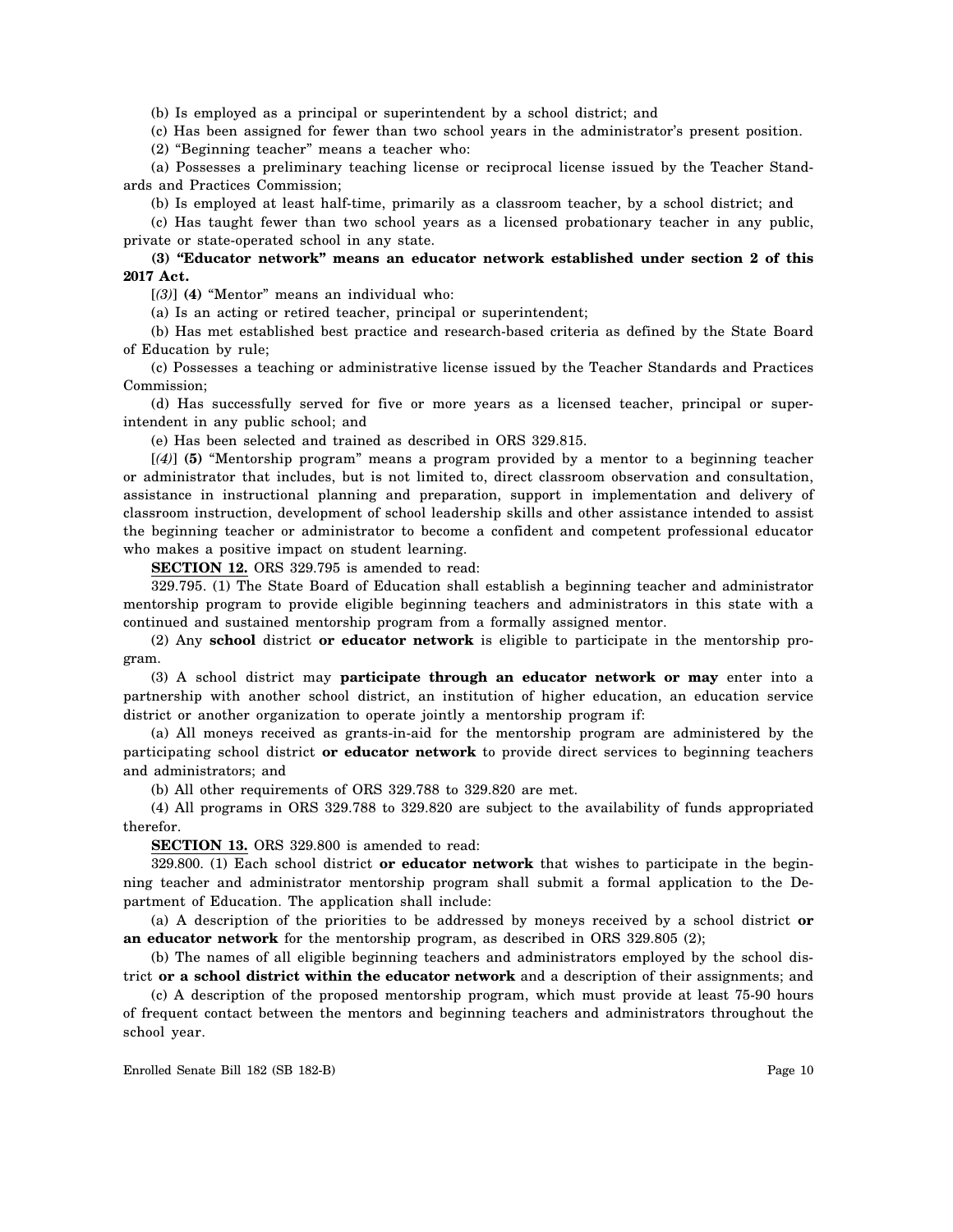(2) The school district **or educator network** shall certify in the application that no eligible beginning professional educators are or may be under a conditional license, except as provided in rules of the Teacher Standards and Practices Commission.

**SECTION 14.** ORS 329.805 is amended to read:

329.805. (1) Subject to ORS 291.232 to 291.260, the Department of Education shall distribute grants-in-aid to qualifying school districts **or educator networks** to offset the costs of beginning teacher and administrator mentorship programs. A qualifying district **or educator network** shall receive annually an amount that is aligned with evidence-based best practices.

(2) If the funds are insufficient for all eligible proposals, the Department of Education shall award grants on a competitive basis, taking into consideration:

(a) The priorities to be addressed by moneys received by a school district **or an educator network**, including efforts related to:

(A) Increasing the number of culturally and linguistically diverse educators hired; and

(B) Reflecting the demographics of the students of the school district **or school districts within the educator network** with the demographics of the educators of the school district **or school districts within the educator network**; and

(b) Whether the school district is a small school district or serves a rural community **or whether the educator network serves small school districts or a rural community**.

(3) The State Board of Education may adopt such rules as it considers appropriate for the distribution of grants-in-aid under this section.

(4) A **school** district **or an educator network** that is determined by the Department of Education to be in violation of one or more of the requirements of ORS 329.788 to 329.820 may be required to refund all grants-in-aid moneys distributed under ORS 329.788 to 329.820. The amount of penalty shall be determined by the State Board of Education.

**SECTION 15.** ORS 329.815 is amended to read:

329.815. (1) Based on the requirements of ORS 329.788 to 329.820, the selection, nature and extent of duties of mentors shall be determined [*by the school district.*]**:**

**(a) By the school district that is the employer of the teacher or administrator and of the mentor; or**

**(b) Jointly by the school district that is the employer of the teacher or administrator and the school district that is the employer of the mentor.**

(2) A teacher, principal or superintendent may not be designated as a mentor unless willing to perform in that role.

(3) For purposes of actions taken under ORS 342.805 to 342.937:

(a) A mentor may not participate in the evaluation of a beginning teacher or administrator assigned to the mentor; and

(b) Any written or other reports of a mentor regarding a beginning teacher or administrator assigned to the mentor may not be used in the evaluation of the beginning teacher or administrator.

(4) Each mentor shall complete successfully training provided or approved by the Department of Education while participating in the beginning teacher and administrator mentorship program.

(5) The stipend received for each beginning teacher or administrator may be used by the school district **or educator network** to compensate mentors or to compensate other individuals assigned duties to provide release time for teachers, principals or superintendents acting as mentors.

**SECTION 16.** ORS 329.820 is amended to read:

329.820. (1) The Department of Education shall be responsible for the regular and ongoing evaluation of implementation and administration of programs under ORS 329.788 to 329.820 and may contract for such evaluation. The department may not expend in a biennium more than 2.5 percent of the total amount of moneys available for the programs on the evaluation of the programs. The evaluation may include assessments of the following:

(a) The effectiveness of the mentorship program in the retention of beginning teachers and administrators in [*the*] **a** school district **that has participated in the program** and in the profession; and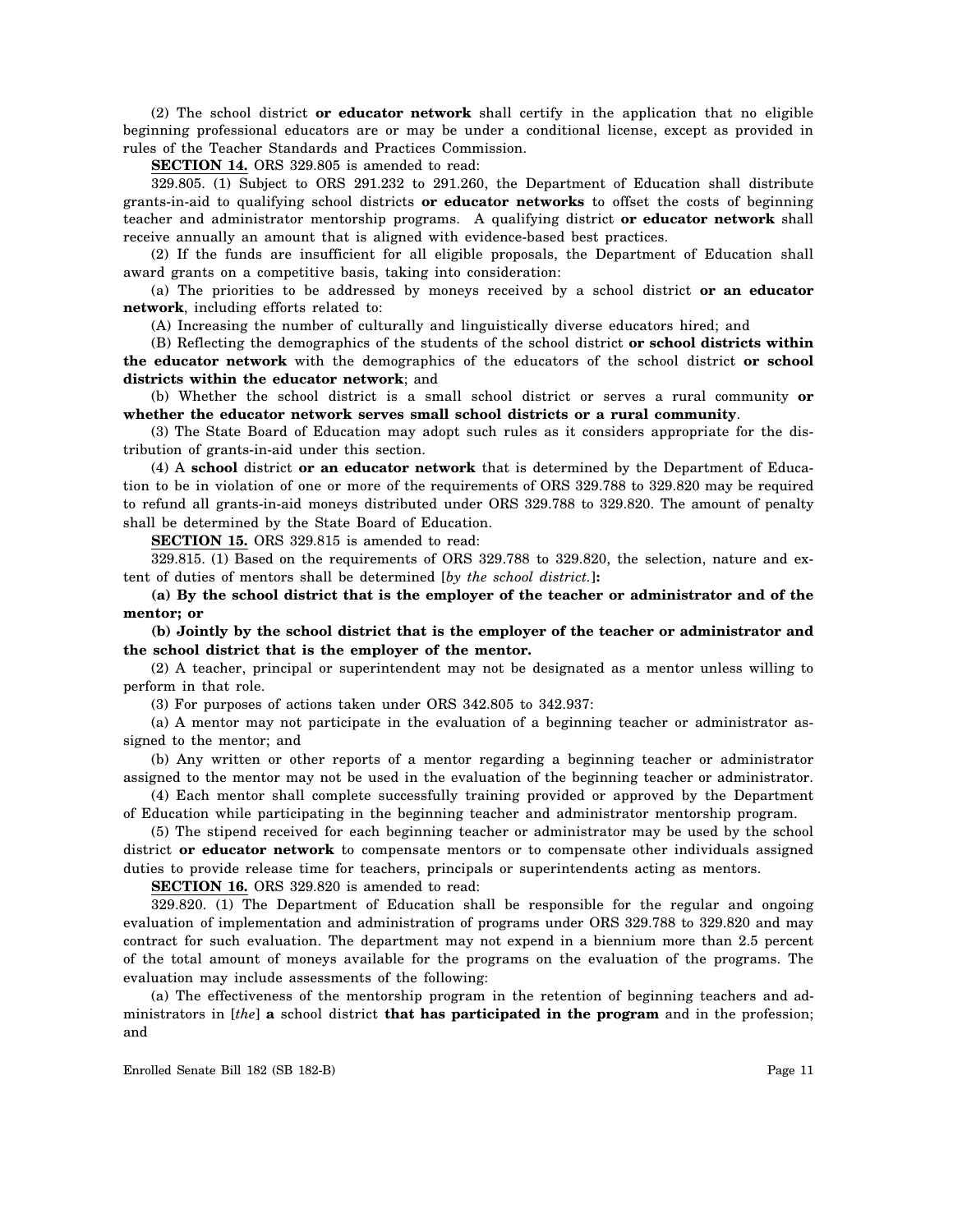(b) Student performance on statewide and other assessments.

(2) The department may accept contributions of moneys and assistance for the purpose of the evaluation of programs from any source, public or private, and agree to conditions placed on the moneys not inconsistent with ORS 329.788 to 329.820. All moneys received by the department under this subsection shall be deposited into the Department of Education Account to be used for the evaluation of programs conducted under this section.

**SECTION 17.** ORS 329.838 is amended to read:

329.838. (1) The School District Collaboration Grant Program is established to provide funding for school districts **or educator networks established under section 2 of this 2017 Act** to improve student achievement through the voluntary collaboration of teachers and administrators to design and implement new approaches to:

(a) Career pathways for teachers and administrators;

(b) Evaluation processes for teachers and administrators;

(c) Compensation models for teachers and administrators; and

(d) Enhanced professional development opportunities for teachers and administrators.

(2)(a) The Department of Education shall ensure that the grant program established by this section is administered and may provide technical expertise to school districts **or educator networks** applying for or receiving a grant under this section.

(b) For the purpose of ensuring that the grant program is administered, the department may directly administer the grant program or may enter into a contract with a nonprofit entity to administer the grant program.

(c) For the purpose of providing technical expertise, the department may enter into contracts with nonprofit entities that have experience in designing and implementing approaches that are similar to the approaches described in subsection (1) of this section.

(3) Each school district **or educator network** may apply for a grant under this section**, but a school district may receive grant funds under this section only as a school district or through an educator network**. Applications may be for the design or for the implementation of an approach identified in subsection (1) of this section.

(4) Prior to applying for a grant **as a school district or through an educator network**, the school district must receive the approval to apply for the grant from:

(a) The exclusive bargaining representative for the teachers of the school district or, if the teachers are not represented by an exclusive bargaining representative, from the teachers of the school district;

(b) The chairperson of the school district board; and

(c) The superintendent of the school district.

(5) Funding for the grant program established by this section shall be provided through the School District Collaboration Grant Account established by ORS 329.839.

(6) The amount of each grant shall be determined as follows:

(a) For grants that are for the design of an approach identified in subsection (1) of this section **and that are awarded to a school district**, the amount determined by the [*administrator of the grant program*] **department** based on:

(A) The application submitted by the school district;

(B) The portion of the total funds available for grants that are for the design of an approach; and

(C) Any other criteria or limitations established by the State Board of Education by rule, which may include a minimum amount or a maximum amount for a grant.

(b)(A) For grants that are for the implementation of an approach identified in subsection (1) of this section **and that are awarded to a school district**, the Grant Amount = School district  $ADMw \times$  (the total amount available for distribution for an implementation grant in a fiscal year through the School District Collaboration Grant Program  $\div$  the total ADMw of the school districts that receive an implementation grant for the fiscal year through the School District Collaboration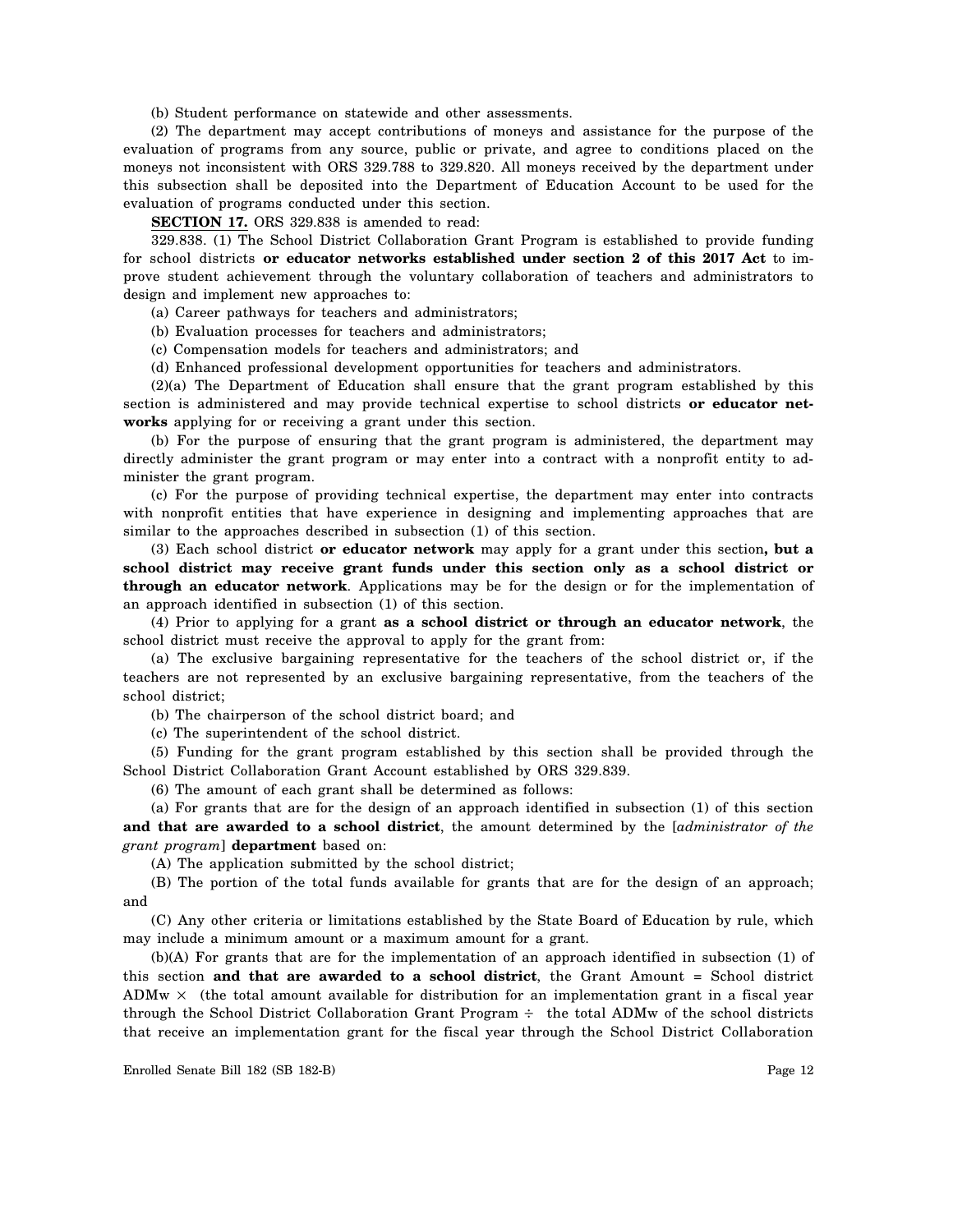Grant Program). For the purpose of the calculation made under this paragraph, ADMw shall be calculated as provided by ORS 327.013, 338.155 (1) and 338.165 (2).

(B) Notwithstanding subparagraph (A) of this paragraph, a school district may receive a grant for an amount that is 10 percent more than the amount calculated under subparagraph (A) of this paragraph if the grant program administrator approves a school district's supplemental plan to design and implement new approaches to improve student achievement that are in addition to the approaches identified in subsection (1) of this section and that are research-based best practices.

(C) In addition to any amounts received under subparagraphs (A) and (B) of this paragraph, a school district that has an average daily membership of less than 1,500 may receive a supplemental amount of up to \$50,000 if:

(i) The supplemental amount is used for expenses incurred in relation to a grant manager who: (I) Manages the use of a grant received under this paragraph;

(II) Supports the school district's committees related to the grant;

(III) Monitors and measures the implementation of new approaches funded by the grant;

(IV) Ensures timely and accurate communications with educators in the school district;

(V) Completes all Department of Education requirements related to the grant; and

(VI) Attends meetings and collaborates with other school districts; and

(ii) The total of the implementation grant and the supplemental amount does not exceed \$150,000.

**(c) For grants that are awarded to an educator network, the amount determined by the department based on:**

**(A) The application submitted by the educator network;**

**(B) The portion of the total funds available for grants that are for educator networks; and**

**(C) Any other criteria or limitations established by the State Board of Education by rule, which may include a minimum or maximum amount for a grant.**

(7) Grants shall be awarded based on:

(a) The application submitted by the school district **or educator network**;

(b) Other funds received by a school district **or educator network** for a purpose identified in subsection (1) of this section; and

(c) Any other criteria established by the State Board of Education by rule.

(8) Moneys received by a school district **or an educator network** under this section must be separately accounted for and may be used only to provide funding for the purposes described in the application submitted by the school district **or educator network**.

(9) The department shall accumulate, evaluate and publish student achievement results of school districts receiving grants under this section **as a school district or through an educator network** to determine the effectiveness of the approaches designed and implemented by the school districts **or educator networks** under the grant program.

(10)(a) Except as provided by paragraph (b) of this subsection, the State Board of Education may adopt any rules necessary for the implementation of the grant program established by this section.

(b) The board may not adopt any rules that establish statewide standards for the design and implementation of the approaches described in subsection (1) of this section.

**SECTION 18. The amendments to ORS 329.788, 329.795, 329.800, 329.805, 329.815, 329.820, 329.838 and 342.950 by sections 10 to 17 of this 2017 Act become operative on June 30, 2018.**

#### **DISSOLUTION OF NETWORK OF QUALITY TEACHING AND LEARNING**

#### **SECTION 19. ORS 342.950 is repealed.**

**SECTION 20.** Section 1 of this 2017 Act is amended to read:

**Sec. 1.** (1) As used in this section and section 2 of this 2017 Act, "educator" means a teacher, administrator or other school professional who is licensed, registered or certified by the Teacher Standards and Practices Commission.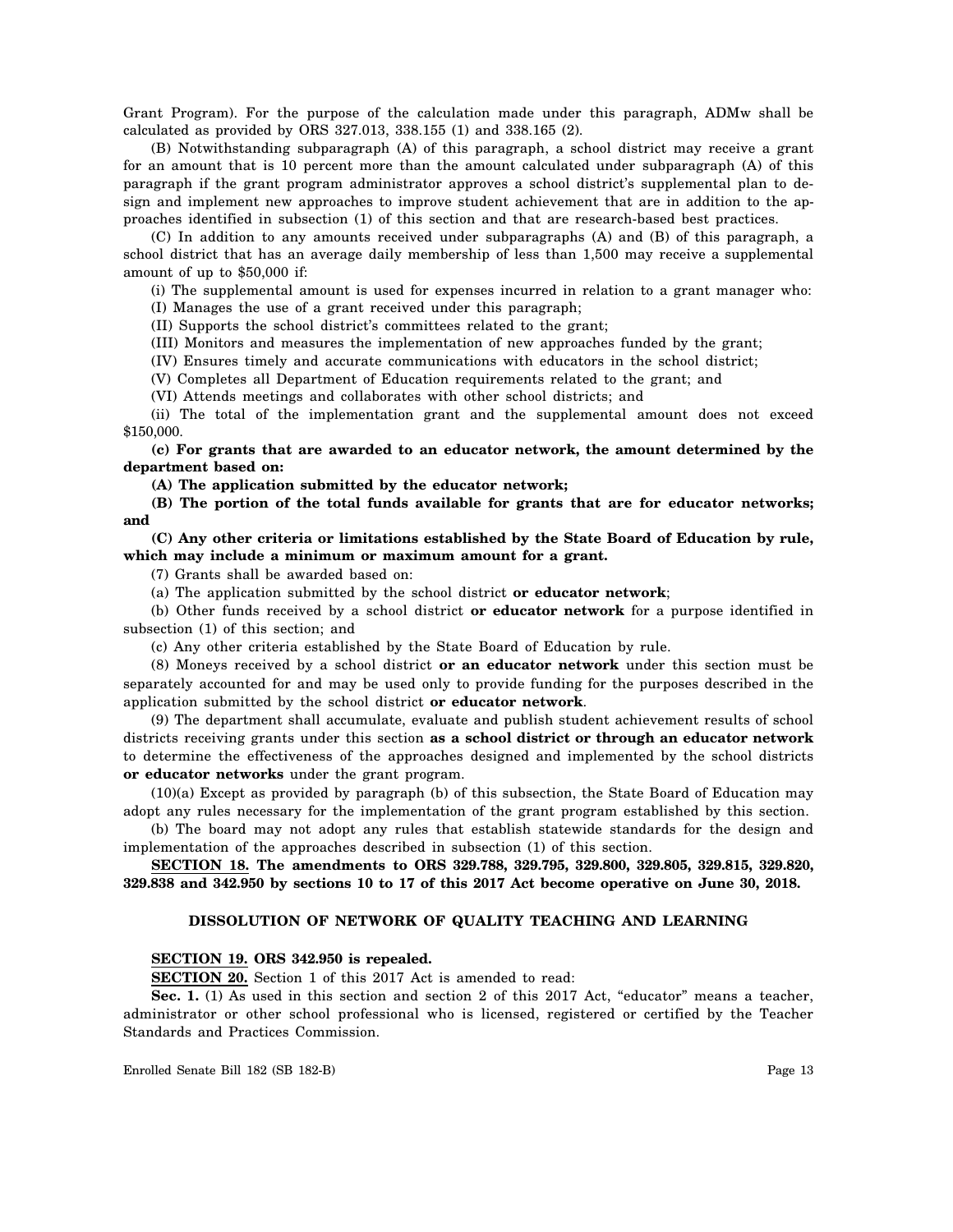(2)(a) The Educator Advancement Council is created, as provided by ORS 190.010 (5) and with the authority described in ORS 190.110, for the purposes of providing resources related to educator professional learning and other educator supports.

(b) The council shall function through an intergovernmental agreement, as provided by ORS 190.003 to 190.130. The intergovernmental agreement shall outline the governance framework and the administrative details necessary for the efficient and effective implementation of the duties of the council.

(3)(a) The council shall consist of members who are representatives of the members of the intergovernmental agreement creating the council, including representatives of state agencies, school districts and education service districts.

(b) In addition to the members of the council specified in paragraph (a) of this subsection, the council shall consist of members who are:

(A) Practicing educators, early learning providers and professionals and school district board members; and

(B) Representatives of educator preparation providers, education-focused nonprofit organizations, education-focused philanthropic organizations, professional education associations, community-based education organizations that represent families and students, post-secondary institutions of education and federally recognized tribes of this state.

(c) The majority of the members of the council identified under paragraphs (a) and (b) of this subsection may identify additional members of the council.

(4) The council shall:

(a) Establish a system of educator networks, as described in section 2 of this 2017 Act, by which every educator in this state has access to professional learning opportunities; [*and*]

**(b) Coordinate the distribution of moneys to educator networks from the Educator Advancement Fund based on the needs of the educators identified by the networks;**

[*(b)*] **(c)** Connect educator networks and facilitate communications within and among the networks to improve teaching and learning[*.*]**; and**

**(d) Continuously assess the needs of educators in this state and coordinate priorities based on the moneys available for distribution from the Educator Advancement Fund.**

(5) The Chief Education Office shall provide support to the strategic direction of the council by:

(a) Conducting and coordinating research to monitor:

(A) Teaching and learning conditions;

(B) Educator workforce supply and demand; and

(C) Common outcomes and measures anticipated to promote improvement in teaching and learning.

(b) Assisting the council in coordinating and connecting educator networks, supporting professional learning priorities, enabling access to professional learning and supports, leveraging funding sources and managing innovation funds.

(c) Recommending statutory and agency rule changes needed to support the purposes of the council.

(d) Supporting programs that help to achieve the purposes of the Educators Equity Act.

(e) Supporting a statewide plan for increasing:

(A) The supply of culturally diverse teacher candidates; and

(B) The successful recruitment of effective educators to work in high-need schools and in practice areas with a shortage of educators.

(f) Identifying high-leverage educator practices to be developed by educators throughout their careers.

(g) Providing accountability of the council by ensuring that the council:

(A) Gives preference, when making recommendations about funding distributions, to entities that have demonstrated success in improving student indicators.

(B) Considers the delivery of services for the benefit of all regions of this state when establishing the system of educator networks.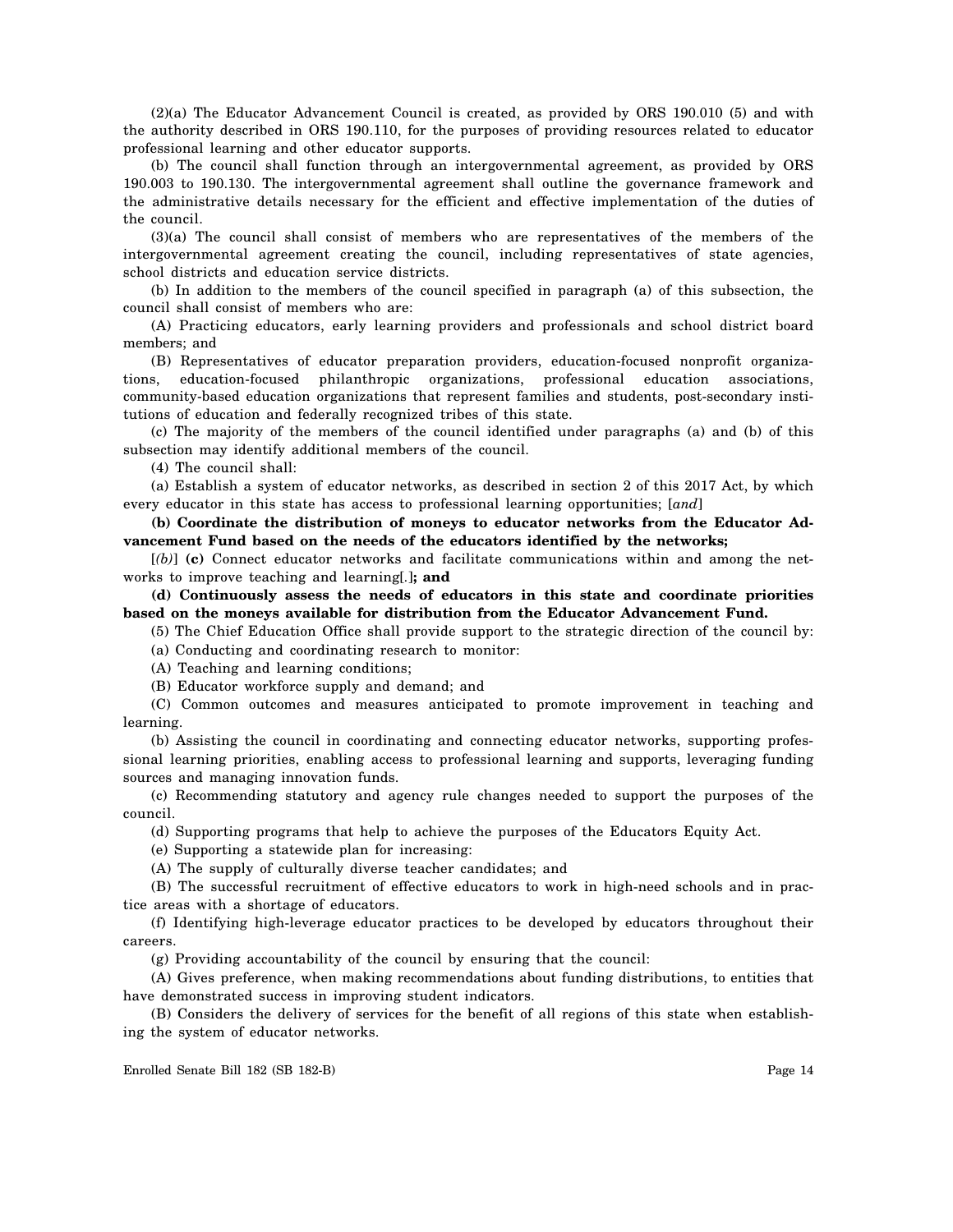(C) Works toward improving student progress indicators identified by the Chief Education Office or set forth in ORS 350.014.

(D) Includes and connects education providers and leaders from prekindergarten through postsecondary education.

(h) Providing staff support for the administrative functions of the council.

(6) The Department of Education shall provide support to the council by:

(a) Developing a system that allows for the statewide dissemination of emerging practices and evidence-based models.

(b) Providing technical assistance to the council, including online systems for sharing professional learning resources and supporting educator networks.

(c) Administering the distribution of grant and contract funds for programs described in this section.

(d) Providing administrative support to the educator networks, including:

(A) Making recommendations to the Chief Education Office and the council about the selection of the sponsors of educator networks;

(B) Providing technical assistance to educator networks; and

(C) Entering into grant agreements or contracts for the distribution of funds to educator networks.

(7)(a) The Chief Education Office, the State Board of Education and the Teacher Standards and Practices Commission may adopt any rules necessary at the request of the council to support the council or to perform any duties assigned to the office, board or commission under this section.

(b) The council may adopt rules pursuant to ORS chapter 183 for the purpose of section 2 of this 2017 Act.

**SECTION 21.** ORS 342.953, as amended by section 5 of this 2017 Act, is amended to read:

342.953. (1) The [*Network of Quality Teaching and Learning*] **Educator Advancement** Fund is established in the State Treasury, separate and distinct from the General Fund. Interest earned by the [*Network of Quality Teaching and Learning*] **Educator Advancement** Fund shall be credited to the [*Network of Quality Teaching and Learning*] **Educator Advancement** Fund.

(2) Moneys in the [*Network of Quality Teaching and Learning*] **Educator Advancement** Fund are continuously appropriated to the Department of Education [*for the Network of Quality Teaching and Learning established by ORS 342.950 and*] for the Educator Advancement Council created by section 1 of this 2017 Act.

(3) The Department of Education, on behalf of the State of Oregon, may solicit and accept gifts, grants or donations from public and private sources [*for the Network of Quality Teaching and Learning or*] for the Educator Advancement Council. Moneys received under this subsection shall be deposited into the [*Network of Quality Teaching and Learning*] **Educator Advancement** Fund.

**SECTION 22.** ORS 327.008 is amended to read:

327.008. (1)(a) There is established a State School Fund in the General Fund.

(b) The Department of Education, on behalf of the State of Oregon, may solicit and accept gifts, grants, donations and other moneys from public and private sources for the State School Fund. Moneys received as provided in this paragraph shall be deposited into the State School Fund.

(c) The State School Fund shall consist of moneys appropriated by the Legislative Assembly, moneys transferred from the Education Stability Fund and moneys received as provided in paragraph (b) of this subsection.

(d) The State School Fund is continuously appropriated to the Department of Education for the purposes of ORS 327.006 to 327.077, 327.095, 327.099, 327.101, 327.125, 327.137, 327.348, 336.575, 336.580, 336.635, 343.243, 343.533, 343.941 and 343.961 and sections 1 to 3, chapter 735, Oregon Laws 2013.

(2) There shall be apportioned from the State School Fund to each school district a State School Fund grant, consisting of the positive amount equal to a general purpose grant and a facility grant and a transportation grant and a high cost disabilities grant minus local revenue, computed as provided in ORS 327.011 and 327.013.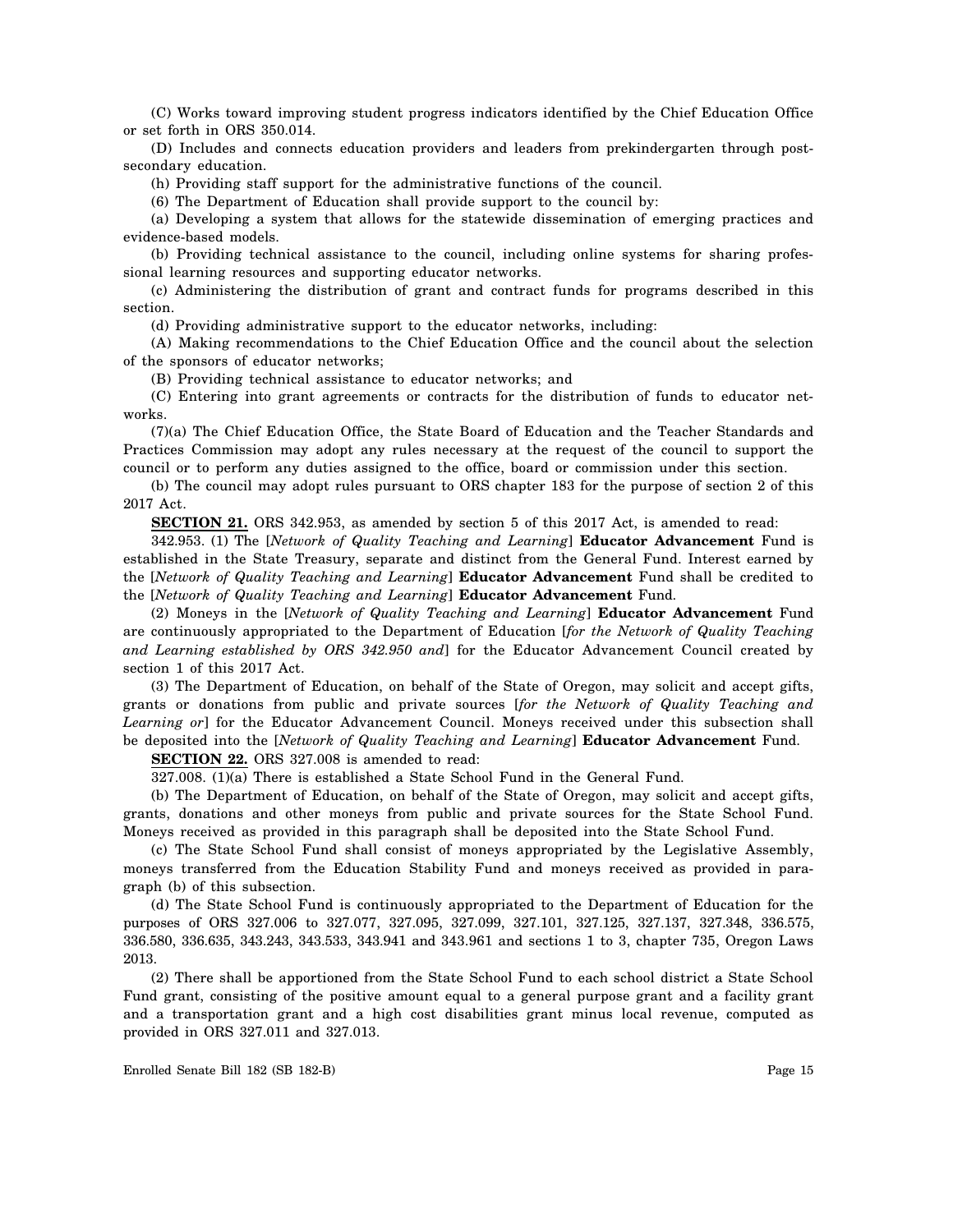(3) For the first school year after a public charter school ceases to operate because of dissolution or closure or because of termination or nonrenewal of a charter, there shall be apportioned from the State School Fund to each school district that had sponsored a public charter school that ceased to operate an amount equal to the school district's general purpose grant per extended ADMw multiplied by five percent of the ADM of the public charter school for the previous school year.

(4) There shall be apportioned from the State School Fund to each education service district a State School Fund grant as calculated under ORS 327.019.

(5) All figures used in the determination of the distribution of the State School Fund shall be estimates for the same year as the distribution occurs, unless otherwise specified.

(6) Numbers of students in average daily membership used in the distribution formula shall be the numbers as of June of the year of distribution.

(7) A school district may not use the portion of the State School Fund grant that is attributable to the facility grant for capital construction costs.

(8) The total amount of the State School Fund that is distributed as facility grants may not exceed \$9 million in any biennium. If the total amount to be distributed as facility grants exceeds this limitation, the Department of Education shall prorate the amount of funds available for facility grants among those school districts that qualified for a facility grant. If the total amount to be distributed as facility grants does not exceed this limitation, any remaining amounts shall be expended for expenses incurred by the Office of School Facilities as provided in ORS 326.125 (1).

(9) Each biennium, the Department of Education may expend from the State School Fund no more than \$6 million for expenses incurred by the Office of School Facilities under ORS 326.125 (2) to (6).

(10) Each fiscal year, the Department of Education shall transfer to the Pediatric Nursing Facility Account established in ORS 327.022 the amount necessary to pay the costs of educational services provided to students admitted to pediatric nursing facilities as provided in ORS 343.941.

(11) Each fiscal year, the Department of Education shall transfer the amount of \$35 million from the State School Fund to the High Cost Disabilities Account established in ORS 327.348.

(12)(a) Each biennium, the Department of Education shall transfer [*\$33*] **\$39.5** million from the State School Fund to the [*Network of Quality Teaching and Learning*] **Educator Advancement** Fund established under ORS 342.953.

(b) For the purpose of making the transfer under this subsection:

(A) The total amount available for all distributions from the State School Fund shall be reduced by [*\$5*] **\$6** million;

(B) The amount distributed to school districts from the State School Fund under this section and ORS 327.013 shall be reduced by [*\$14*] **\$16.75** million; and

(C) The amount distributed to education service districts from the State School Fund under this section and ORS 327.019 shall be reduced by [*\$14*] **\$16.75** million.

(c) For each biennium, the amounts identified in [*paragraph (b)(B) and (C) of*] this subsection shall be adjusted by the same percentage by which the [*amount appropriated to the State School Fund for that biennium is increased or decreased compared with the preceding biennium, as determined by the Department of Education after consultation with the Legislative Fiscal Officer*] **instructions furnished to state agencies by the Governor under ORS 291.204 direct the state agencies to adjust their agency budget requests for special payments under ORS 291.216 (6)(a)(C)**.

(13) Each biennium, the Department of Education shall transfer \$12.5 million from the State School Fund to the Statewide English Language Learner Program Account established under ORS 327.344.

(14) Each fiscal year, the Department of Education may expend up to \$550,000 from the State School Fund for the contract described in ORS 329.488. The amount distributed to education service districts from the State School Fund under this section and ORS 327.019 shall be reduced by the amount expended by the department under this subsection.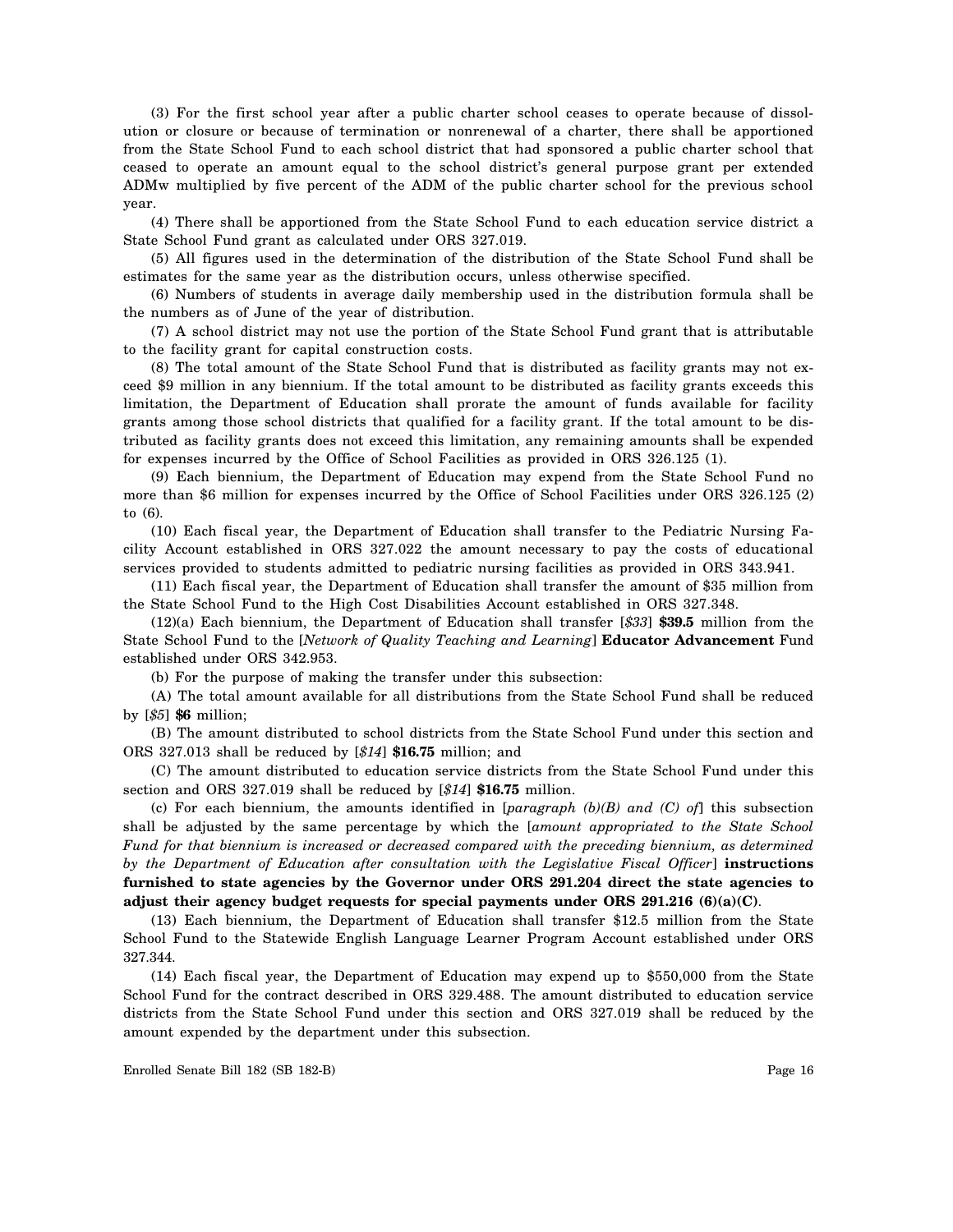(15) Each biennium, the Department of Education may expend up to \$350,000 from the State School Fund to provide administration of and support for the development of talented and gifted education under ORS 343.404.

(16) Each biennium, the Department of Education may expend up to \$150,000 from the State School Fund for the administration of a program to increase the number of speech-language pathologists and speech-language pathology assistants under ORS 348.394 to 348.406.

(17) Each fiscal year, the Department of Education shall transfer the amount of \$2.5 million from the State School Fund to the Small School District Supplement Fund established in section 3, chapter 735, Oregon Laws 2013.

**SECTION 23.** ORS 327.008, as amended by section 7, chapter 735, Oregon Laws 2013, section 7, chapter 81, Oregon Laws 2014, section 2, chapter 68, Oregon Laws 2015, section 38, chapter 245, Oregon Laws 2015, section 2, chapter 555, Oregon Laws 2015, section 11, chapter 604, Oregon Laws 2015, section 2, chapter 644, Oregon Laws 2015, and section 8, chapter 783, Oregon Laws 2015, is amended to read:

327.008. (1)(a) There is established a State School Fund in the General Fund.

(b) The Department of Education, on behalf of the State of Oregon, may solicit and accept gifts, grants, donations and other moneys from public and private sources for the State School Fund. Moneys received as provided in this paragraph shall be deposited into the State School Fund.

(c) The State School Fund shall consist of moneys appropriated by the Legislative Assembly, moneys transferred from the Education Stability Fund and moneys received as provided in paragraph (b) of this subsection.

(d) The State School Fund is continuously appropriated to the Department of Education for the purposes of ORS 327.006 to 327.077, 327.095, 327.099, 327.101, 327.125, 327.137, 327.348, 336.575, 336.580, 336.635, 343.243, 343.533, 343.941 and 343.961.

(2) There shall be apportioned from the State School Fund to each school district a State School Fund grant, consisting of the positive amount equal to a general purpose grant and a facility grant and a transportation grant and a high cost disabilities grant minus local revenue, computed as provided in ORS 327.011 and 327.013.

(3) For the first school year after a public charter school ceases to operate because of dissolution or closure or because of termination or nonrenewal of a charter, there shall be apportioned from the State School Fund to each school district that had sponsored a public charter school that ceased to operate an amount equal to the school district's general purpose grant per extended ADMw multiplied by five percent of the ADM of the public charter school for the previous school year.

(4) There shall be apportioned from the State School Fund to each education service district a State School Fund grant as calculated under ORS 327.019.

(5) All figures used in the determination of the distribution of the State School Fund shall be estimates for the same year as the distribution occurs, unless otherwise specified.

(6) Numbers of students in average daily membership used in the distribution formula shall be the numbers as of June of the year of distribution.

(7) A school district may not use the portion of the State School Fund grant that is attributable to the facility grant for capital construction costs.

(8) The total amount of the State School Fund that is distributed as facility grants may not exceed \$9 million in any biennium. If the total amount to be distributed as facility grants exceeds this limitation, the Department of Education shall prorate the amount of funds available for facility grants among those school districts that qualified for a facility grant. If the total amount to be distributed as facility grants does not exceed this limitation, any remaining amounts shall be expended for expenses incurred by the Office of School Facilities as provided in ORS 326.125 (1).

(9) Each biennium, the Department of Education may expend from the State School Fund no more than \$6 million for expenses incurred by the Office of School Facilities under ORS 326.125 (2) to (6).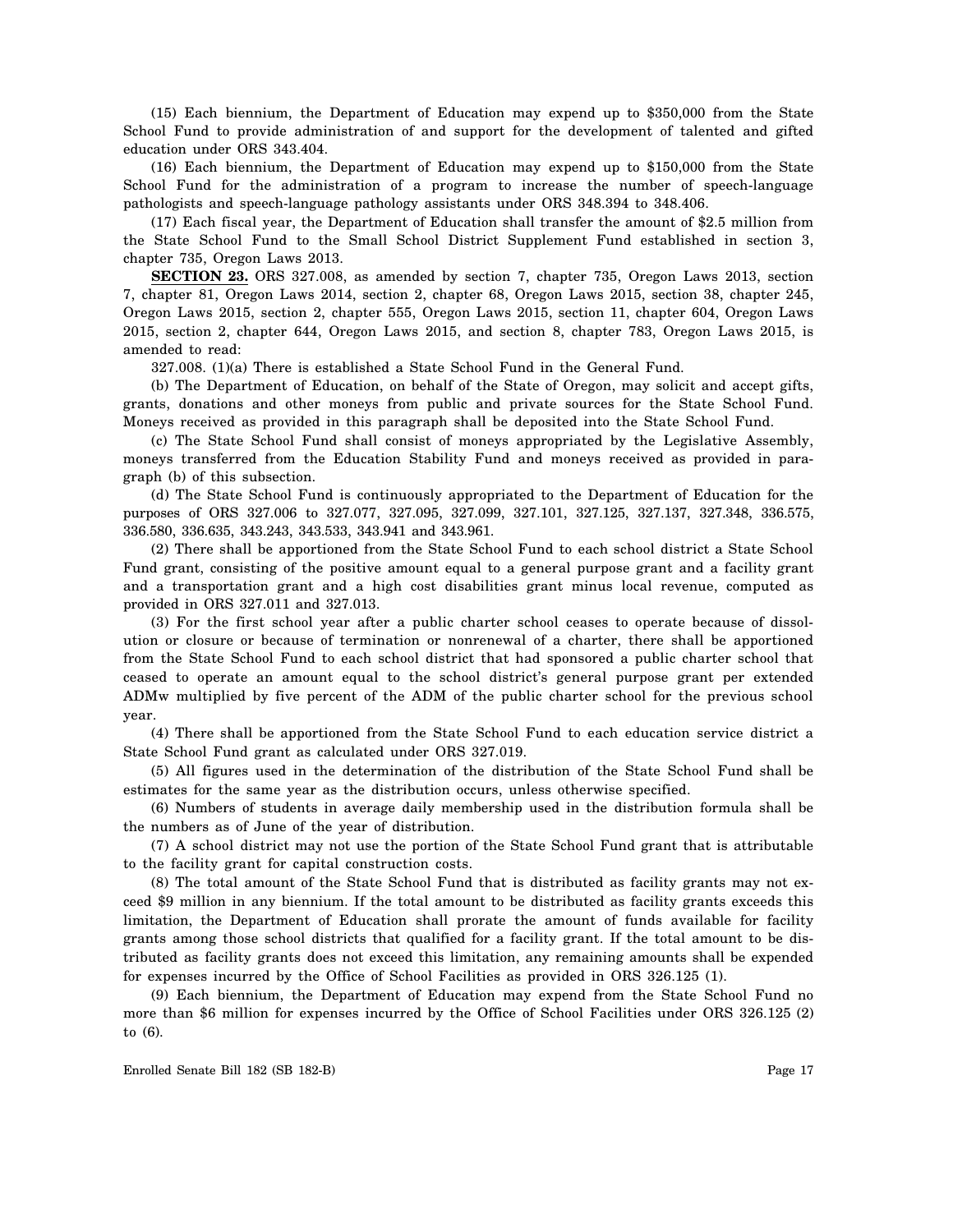(10) Each fiscal year, the Department of Education shall transfer to the Pediatric Nursing Facility Account established in ORS 327.022 the amount necessary to pay the costs of educational services provided to students admitted to pediatric nursing facilities as provided in ORS 343.941.

(11) Each fiscal year, the Department of Education shall transfer the amount of \$35 million from the State School Fund to the High Cost Disabilities Account established in ORS 327.348.

(12)(a) Each biennium, the Department of Education shall transfer [*\$33*] **\$39.5** million from the State School Fund to the [*Network of Quality Teaching and Learning*] **Educator Advancement** Fund established under ORS 342.953.

(b) For the purpose of making the transfer under this subsection:

(A) The total amount available for all distributions from the State School Fund shall be reduced by [*\$5*] **\$6** million;

(B) The amount distributed to school districts from the State School Fund under this section and ORS 327.013 shall be reduced by [*\$14*] **\$16.75** million; and

(C) The amount distributed to education service districts from the State School Fund under this section and ORS 327.019 shall be reduced by [*\$14*] **\$16.75** million.

(c) For each biennium, the amounts identified in [*paragraph (b)(B) and (C) of*] this subsection shall be adjusted by the same percentage by which the [*amount appropriated to the State School Fund for that biennium is increased or decreased compared with the preceding biennium, as determined by the Department of Education after consultation with the Legislative Fiscal Officer*] **instructions furnished to state agencies by the Governor under ORS 291.204 direct the state agencies to adjust their agency budget requests for special payments under ORS 291.216 (6)(a)(C)**.

(13) Each biennium, the Department of Education shall transfer \$12.5 million from the State School Fund to the Statewide English Language Learner Program Account established under ORS 327.344.

(14) Each fiscal year, the Department of Education may expend up to \$550,000 from the State School Fund for the contract described in ORS 329.488. The amount distributed to education service districts from the State School Fund under this section and ORS 327.019 shall be reduced by the amount expended by the department under this subsection.

(15) Each biennium, the Department of Education may expend up to \$350,000 from the State School Fund to provide administration of and support for the development of talented and gifted education under ORS 343.404.

(16) Each biennium, the Department of Education may expend up to \$150,000 from the State School Fund for the administration of a program to increase the number of speech-language pathologists and speech-language pathology assistants under ORS 348.394 to 348.406.

**SECTION 24. The amendments to ORS 327.008 and 342.953 and section 1 of this 2017 Act by sections 20 to 23 of this 2017 Act and the repeal of ORS 342.950 by section 19 of this 2017 Act become operative on June 30, 2019.**

**SECTION 24a. The amendments to ORS 327.008 (12)(c) by sections 22 and 23 of this 2017 Act shall first be used to adjust the amounts identified in ORS 327.008 (12) for the 2019-2021 biennium.**

#### **HOUSEKEEPING RELATED TO DISSOLUTION OF CHIEF EDUCATION OFFICE**

**SECTION 25.** Section 1 of this 2017 Act, as amended by section 20 of this 2017 Act, is amended to read:

**Sec. 1.** (1) As used in this section and section 2 of this 2017 Act, "educator" means a teacher, administrator or other school professional who is licensed, registered or certified by the Teacher Standards and Practices Commission.

(2)(a) The Educator Advancement Council is created, as provided by ORS 190.010 (5) and with the authority described in ORS 190.110, for the purposes of providing resources related to educator professional learning and other educator supports.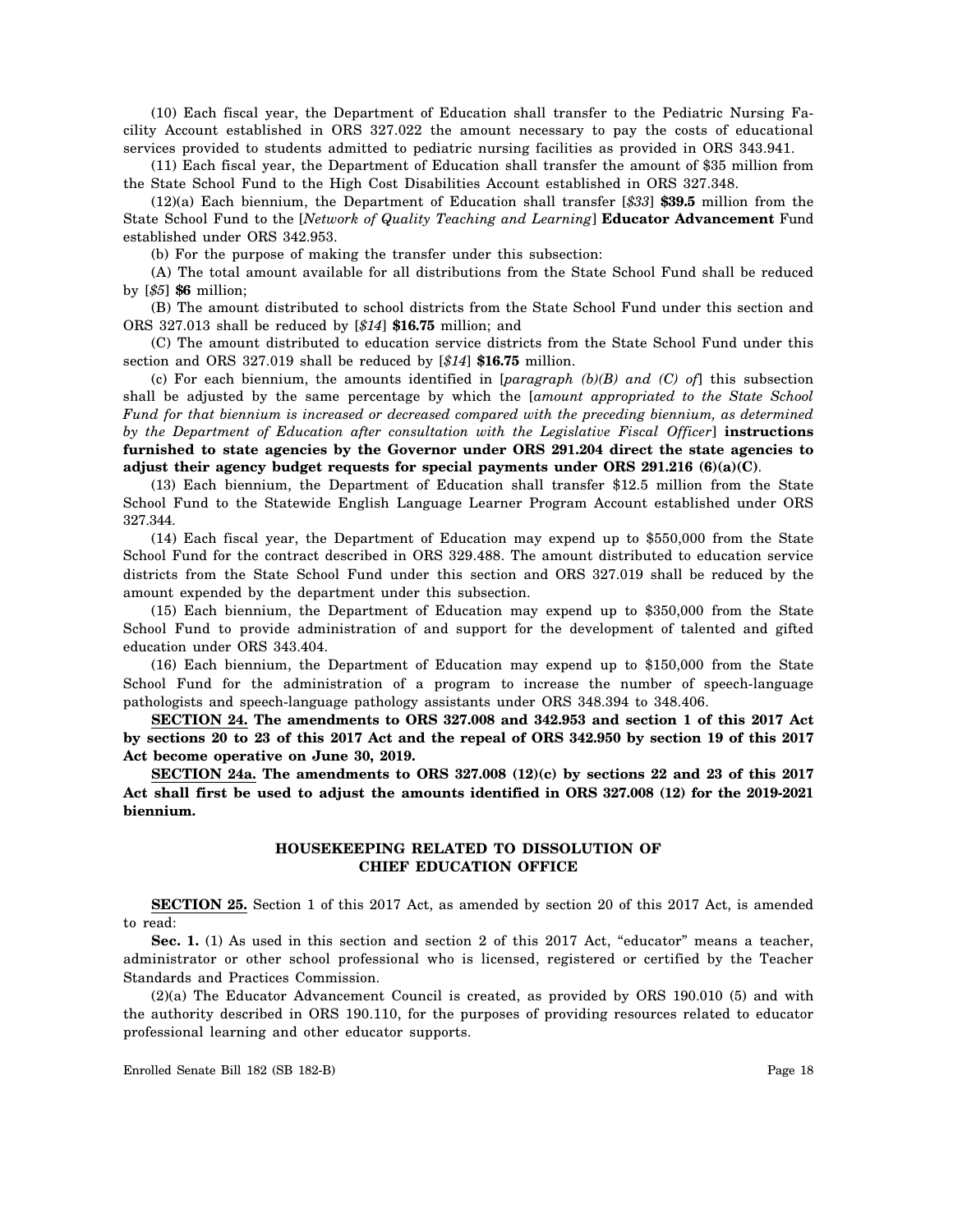(b) The council shall function through an intergovernmental agreement, as provided by ORS 190.003 to 190.130. The intergovernmental agreement shall outline the governance framework and the administrative details necessary for the efficient and effective implementation of the duties of the council.

(3)(a) The council shall consist of members who are representatives of the members of the intergovernmental agreement creating the council, including representatives of state agencies, school districts and education service districts.

(b) In addition to the members of the council specified in paragraph (a) of this subsection, the council shall consist of members who are:

(A) Practicing educators, early learning providers and professionals and school district board members; and

(B) Representatives of educator preparation providers, education-focused nonprofit organizations, education-focused philanthropic organizations, professional education associations, community-based education organizations that represent families and students, post-secondary institutions of education and federally recognized tribes of this state.

(c) The majority of the members of the council identified under paragraphs (a) and (b) of this subsection may identify additional members of the council.

(4) The council shall:

(a) Establish a system of educator networks, as described in section 2 of this 2017 Act, by which every educator in this state has access to professional learning opportunities;

(b) Coordinate the distribution of moneys to educator networks from the Educator Advancement Fund based on the needs of the educators identified by the networks;

(c) Connect educator networks and facilitate communications within and among the networks to improve teaching and learning; and

(d) Continuously assess the needs of educators in this state and coordinate priorities based on the moneys available for distribution from the Educator Advancement Fund.

(5) The [*Chief Education Office*] **Department of Education** shall provide support to the strategic direction of the council by:

(a) Conducting and coordinating research to monitor:

(A) Teaching and learning conditions;

(B) Educator workforce supply and demand; and

(C) Common outcomes and measures anticipated to promote improvement in teaching and learning.

(b) Assisting the council in coordinating and connecting educator networks, supporting professional learning priorities, enabling access to professional learning and supports, leveraging funding sources and managing innovation funds.

(c) Recommending statutory and agency rule changes needed to support the purposes of the council.

(d) Supporting programs that help to achieve the purposes of the Educators Equity Act.

(e) Supporting a statewide plan for increasing:

(A) The supply of culturally diverse teacher candidates; and

(B) The successful recruitment of effective educators to work in high-need schools and in practice areas with a shortage of educators.

(f) Identifying high-leverage educator practices to be developed by educators throughout their careers.

(g) Providing accountability of the council by ensuring that the council:

(A) Gives preference, when making recommendations about funding distributions, to entities that have demonstrated success in improving student indicators.

(B) Considers the delivery of services for the benefit of all regions of this state when establishing the system of educator networks.

(C) Works toward improving student progress indicators identified by the [*Chief Education Office*] **Department of Education** or set forth in ORS 350.014.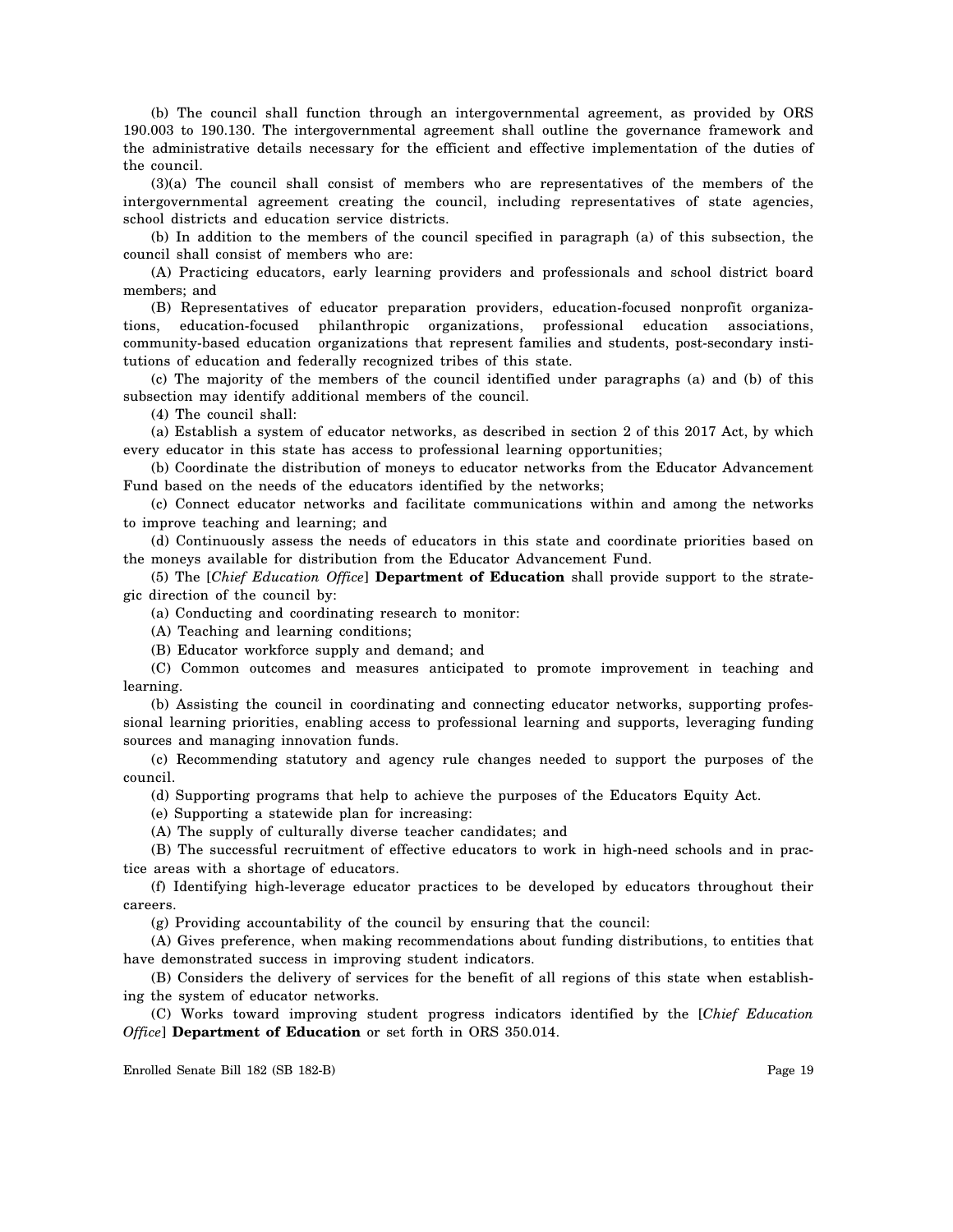(D) Includes and connects education providers and leaders from prekindergarten through postsecondary education.

(h) Providing staff support for the administrative functions of the council.

[*(6) The Department of Education shall provide support to the council by:*]

[*(a)*] **(i)** Developing a system that allows for the statewide dissemination of emerging practices and evidence-based models.

[*(b)*] **(j)** Providing technical assistance to the council, including online systems for sharing professional learning resources and supporting educator networks.

[*(c)*] **(k)** Administering the distribution of grant and contract funds for programs described in this section.

[*(d)*] **(L)** Providing administrative support to the educator networks, including:

(A) Making recommendations to [*the Chief Education Office and*] the council about the selection of the sponsors of educator networks;

(B) Providing technical assistance to educator networks; and

(C) Entering into grant agreements or contracts for the distribution of funds to educator networks.

[*(7)(a)*] **(6)(a)** [*The Chief Education Office,*] The State Board of Education and the Teacher Standards and Practices Commission may adopt any rules necessary at the request of the council to support the council or to perform any duties assigned to the [*office,*] board or commission under this section.

(b) The council may adopt rules pursuant to ORS chapter 183 for the purpose of section 2 of this 2017 Act.

**SECTION 26.** Section 9 of this 2017 Act is amended to read:

**Sec. 9.** (1) In addition to any other form of student financial aid authorized by law, the Higher Education Coordinating Commission may award scholarships to culturally and linguistically diverse teacher candidates to use at approved educator preparation providers, as defined in ORS 342.120, for the purpose of advancing the goal described in ORS 342.437.

(2) Scholarships awarded under this section shall be in amounts of \$5,000 each academic year, for a maximum of two academic years.

(3) The commission shall adopt rules necessary for the implementation and administration of this section in consultation with the Educator Advancement Council and the [*Chief Education Office*] **Department of Education**.

**SECTION 27.** Section 72, chapter 774, Oregon Laws 2015, as amended by section 14, chapter 682, Oregon Laws 2015, and section 20, chapter 763, Oregon Laws 2015, is amended to read:

**Sec. 72.** (1)(a) Section 1, chapter 519, Oregon Laws 2011, as amended by section 8, chapter 519, Oregon Laws 2011, sections 20 and 21, chapter 36, Oregon Laws 2012, and section 1, chapter 774, Oregon Laws 2015, is repealed on June 30, 2019.

(b) Section 2, chapter 519, Oregon Laws 2011, as amended by section 1, chapter 36, Oregon Laws 2012, section 29, chapter 747, Oregon Laws 2013, and section 4, chapter 774, Oregon Laws 2015, is repealed on June 30, 2019.

(c) Section 3, chapter 519, Oregon Laws 2011, as amended by section 5, chapter 774, Oregon Laws 2015, is repealed on June 30, 2019.

(2) The amendments to ORS 326.021 by section 42, chapter 774, Oregon Laws 2015, become operative on June 30, 2019.

(3) The amendments to ORS 326.300 by section 43, chapter 774, Oregon Laws 2015, become operative on June 30, 2019.

(4) The amendments to ORS 326.425 by section 44, chapter 774, Oregon Laws 2015, become operative on June 30, 2019.

(5) The amendments to ORS 326.430 by section 45, chapter 774, Oregon Laws 2015, become operative on June 30, 2019.

(6) The amendments to ORS 326.500 by section 46, chapter 774, Oregon Laws 2015, become operative on June 30, 2019.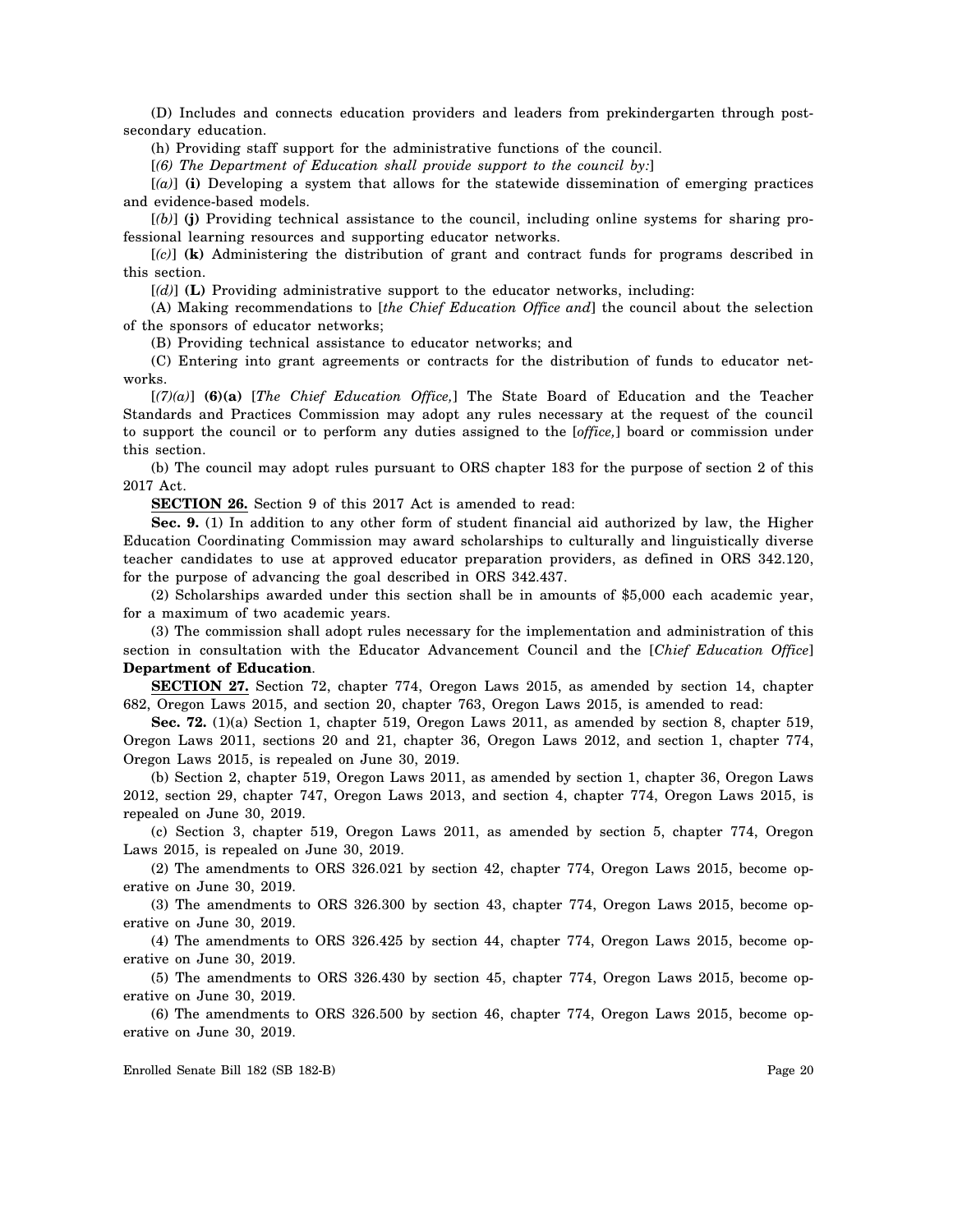(7) The amendments to ORS 327.380 by section 8, chapter 739, Oregon Laws 2013, become operative on June 30, 2019.

(8) The amendments to ORS 327.800 by section 67a, chapter 774, Oregon Laws 2015, become operative on June 30, 2019.

(9) The amendments to ORS 327.810 by section 68a, chapter 774, Oregon Laws 2015, become operative on June 30, 2019.

(10) The amendments to ORS 327.815 by section 69a, chapter 774, Oregon Laws 2015, become operative on June 30, 2019.

(11) The amendments to ORS 327.820 by section 70a, chapter 774, Oregon Laws 2015, become operative on June 30, 2019.

(12) The amendments to ORS 342.208 by section 53, chapter 774, Oregon Laws 2015, become operative on June 30, 2019.

(13) The amendments to ORS 342.350 by section 54, chapter 774, Oregon Laws 2015, become operative on June 30, 2019.

(14) The amendments to ORS 342.410 by section 55, chapter 774, Oregon Laws 2015, become operative on June 30, 2019.

(15) The amendments to ORS 342.443 by section 56, chapter 774, Oregon Laws 2015, become operative on June 30, 2019.

**(16) The amendments to ORS 342.448 by section 76a, chapter 774, Oregon Laws 2015, become operative on June 30, 2019.**

[*(16) The amendments to ORS 342.950 by section 57, chapter 774, Oregon Laws 2015, and section 8c, chapter 790, Oregon Laws 2015, become operative on June 30, 2019.*]

**(17) The amendments to ORS 344.059 and 344.141 by sections 13 and 14, chapter 763, Oregon Laws 2015, become operative on June 30, 2019.**

[*(17) The amendments to ORS 351.077 by section 75a, chapter 774, Oregon Laws 2015, become operative on June 30, 2019.*]

[*(18) The amendments to ORS 351.203 by section 58, chapter 774, Oregon Laws 2015, become operative on June 30, 2019.*]

[*(19)*] **(18)** The amendments to ORS [*351.725*] **350.065** by section 60, chapter 774, Oregon Laws 2015, become operative on June 30, 2019.

[*(20)*] **(19)** The amendments to ORS [*351.735*] **350.075** by section 61, chapter 774, Oregon Laws 2015, become operative on June 30, 2019.

**(20) The amendments to ORS 350.100 by section 75a, chapter 774, Oregon Laws 2015, become operative on June 30, 2019.**

**(21) The amendments to ORS 352.018 by section 58, chapter 774, Oregon Laws 2015, become operative on June 30, 2019.**

[*(21)*] **(22)** The amendments to ORS 417.796 by section 62, chapter 774, Oregon Laws 2015, become operative on June 30, 2019.

[*(22)*] **(23)** The amendments to ORS 417.847 by section 63, chapter 774, Oregon Laws 2015, become operative on June 30, 2019.

[*(23)*] **(24)** The amendments to ORS 417.852 by section 64, chapter 774, Oregon Laws 2015, become operative on June 30, 2019.

[*(24)*] **(25)** The amendments to ORS 660.324 by section 65, chapter 774, Oregon Laws 2015, become operative on June 30, 2019.

[*(25) The amendments to section 11, chapter 188, Oregon Laws 2015, by section 76a, chapter 774, Oregon Laws 2015, become operative on June 30, 2019.*]

**(26) The amendments to section 1 of this 2017 Act by section 25 of this 2017 Act become operative on June 30, 2019.**

**(27) The amendments to section 9 of this 2017 Act by section 26 of this 2017 Act become operative on June 30, 2019.**

[*(26)*] **(28)** Section 8, chapter 85, Oregon Laws 2014, becomes operative on June 30, 2019.